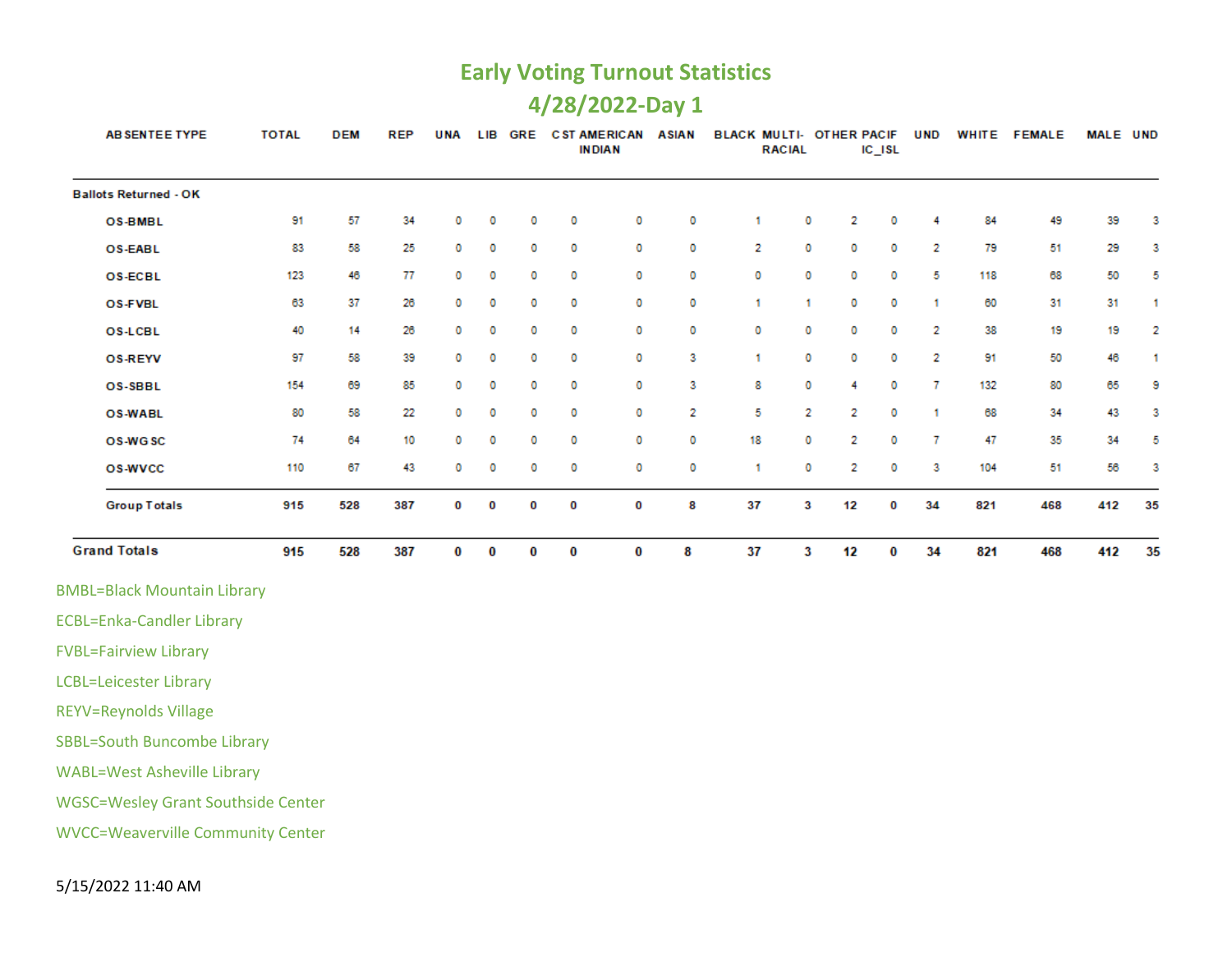# **4/29/2022-Day 2**

| <b>AB SENTEE TYPE</b>                     | <b>TOTAL</b> | <b>DEM</b> | <b>REP</b> | <b>UNA</b> |   | LIB GRE | <b>C ST AMERICAN</b> | <b>INDIAN</b> | <b>ASIAN</b> | BLACK MULTI- OTHER PACIF | <b>RACIAL</b> |    | $IC$ $ISL$ | <b>UND</b> |     | WHITE FEMALE | MALE UND |    |
|-------------------------------------------|--------------|------------|------------|------------|---|---------|----------------------|---------------|--------------|--------------------------|---------------|----|------------|------------|-----|--------------|----------|----|
| <b>Ballots Returned - OK</b>              |              |            |            |            |   |         |                      |               |              |                          |               |    |            |            |     |              |          |    |
| OS-BMBL                                   | 96           | 54         | 42         | 0          | 0 | 0       | 0                    | 0             | 0            | 5                        | o             | 0  | 0          | 3          | 88  | 54           | 38       | 4  |
| OS-EABL                                   | 100          | 69         | 31         | 0          | 0 | 0       | 0                    | 0             | 0            | 4                        | 0             | 4  | 0          | З          | 89  | 54           | 43       | з  |
| <b>OS-ECBL</b>                            | 126          | 54         | 72         | 0          | 0 | 0       | 0                    | 0             | 0            | 0                        | 0             | 1  | 0          | 7          | 118 | 65           | 56       | 5  |
| OS-FVBL                                   | 85           | 33         | 52         | 0          | 0 | 0       | 0                    | 0             | 0            | 4                        | 0             | 0  | 0          | 1          | 80  | 41           | 42       | 2  |
| <b>OS-LCBL</b>                            | 54           | 22         | 32         | 0          | 0 | 0       | 0                    | 0             | 0            | 0                        | 0             | 0  | 0          | 1          | 53  | 26           | 26       | 2  |
| <b>OS-REYV</b>                            | 107          | 73         | 34         | 0          | 0 | 0       | 0                    | 0             | 1            | 0                        | o             | 3  | 0          | 4          | 99  | 58           | 45       | 4  |
| OS-SBBL                                   | 190          | 97         | 92         | 0          | 1 | 0       | 0                    | 0             | 1            | 4                        | o             | 4  | 0          | 10         | 171 | 98           | 84       | 8  |
| <b>OS-WABL</b>                            | 76           | 53         | 23         | 0          | 0 | 0       | 0                    | 0             | 0            | 4                        | 0             | 1  | 0          | 8          | 63  | 39           | 30       | 7  |
| OS-WGSC                                   | 69           | 58         | 11         | 0          | 0 | 0       | 0                    | 0             | 1            | 21                       | 2             | 1  | 0          | 2          | 42  | 34           | 33       | 2  |
| <b>OS-WVCC</b>                            | 147          | 100        | 47         | 0          | 0 | 0       | 0                    | 0             | 1            | 1                        | 0             | 1  | 0          | 6          | 138 | 84           | 60       | з  |
| <b>Group Totals</b>                       | 1,050        | 613        | 436        | 0          | 1 | 0       | 0                    | 0             | 4            | 43                       | 2             | 15 | 0          | 45         | 941 | 553          | 457      | 40 |
| <b>Grand Totals</b>                       | 1,050        | 613        | 436        | 0          | 1 | 0       | 0                    | $\bf{0}$      | 4            | 43                       | 2             | 15 | 0          | 45         | 941 | 553          | 457      | 40 |
| <b>BMBL=Black Mountain Library</b>        |              |            |            |            |   |         |                      |               |              |                          |               |    |            |            |     |              |          |    |
| <b>ECBL=Enka-Candler Library</b>          |              |            |            |            |   |         |                      |               |              |                          |               |    |            |            |     |              |          |    |
| <b>FVBL=Fairview Library</b>              |              |            |            |            |   |         |                      |               |              |                          |               |    |            |            |     |              |          |    |
| <b>LCBL=Leicester Library</b>             |              |            |            |            |   |         |                      |               |              |                          |               |    |            |            |     |              |          |    |
| <b>REYV=Reynolds Village</b>              |              |            |            |            |   |         |                      |               |              |                          |               |    |            |            |     |              |          |    |
| <b>SBBL=South Buncombe Library</b>        |              |            |            |            |   |         |                      |               |              |                          |               |    |            |            |     |              |          |    |
| <b>WABL=West Asheville Library</b>        |              |            |            |            |   |         |                      |               |              |                          |               |    |            |            |     |              |          |    |
| <b>WGSC=Wesley Grant Southside Center</b> |              |            |            |            |   |         |                      |               |              |                          |               |    |            |            |     |              |          |    |
| <b>WVCC=Weaverville Community Center</b>  |              |            |            |            |   |         |                      |               |              |                          |               |    |            |            |     |              |          |    |
| 5/15/2022 11:40 AM                        |              |            |            |            |   |         |                      |               |              |                          |               |    |            |            |     |              |          |    |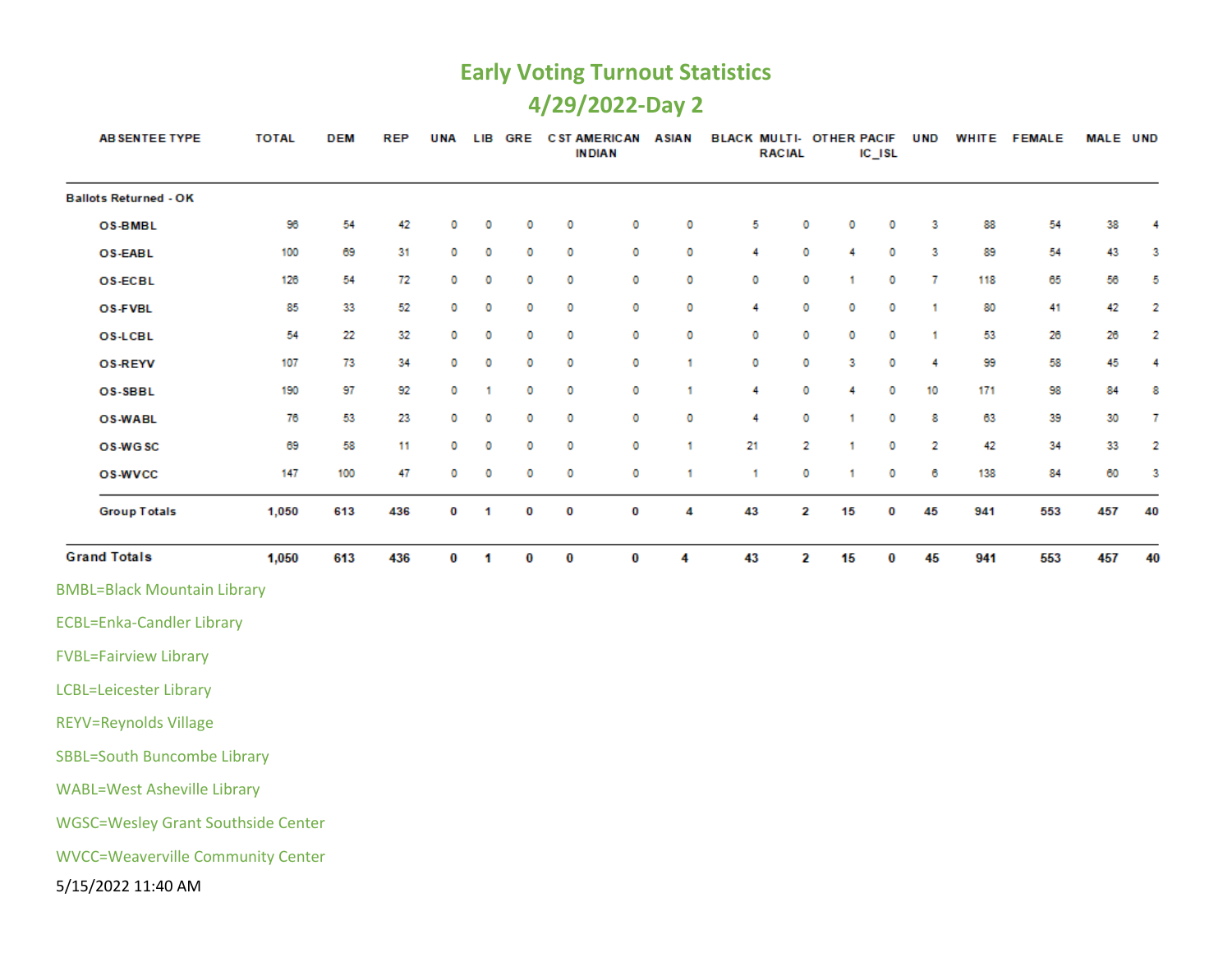# **Early Voting Turnout Statistics 05/02/2022-Day 3**

| AB SENTEE TYPE                                                 | <b>TOTAL</b> | <b>DEM</b> | <b>REP</b>     | <b>UNA</b> | <b>LIB</b> |   |   | GRE CST AMERICAN ASIAN<br><b>INDIAN</b> |              | BLACK MULTI- OTHER PACIF | <b>RACIAL</b> |    | $IC$ $ISL$ | <b>UND</b>     |       | WHITE FEMALE | MALE UND |    |
|----------------------------------------------------------------|--------------|------------|----------------|------------|------------|---|---|-----------------------------------------|--------------|--------------------------|---------------|----|------------|----------------|-------|--------------|----------|----|
| <b>Ballots Returned - OK</b>                                   |              |            |                |            |            |   |   |                                         |              |                          |               |    |            |                |       |              |          |    |
| <b>OS-BMBL</b>                                                 | 122          | 82         | 40             | 0          | 0          | 0 | 0 | 0                                       | 0            | 2                        | 0             | 0  | 0          | 8              | 112   | 61           | 54       | 7  |
| <b>OS-EABL</b>                                                 | 103          | 73         | 30             | 0          | 0          | 0 | 0 | 0                                       | 0            | 0                        | 0             | 2  | 0          | 6              | 95    | 51           | 48       | 4  |
| <b>OS-ECBL</b>                                                 | 146          | 71         | 75             | 0          | 0          | 0 | 0 | 0                                       | $\mathbf{1}$ | 2                        | 0             | з  | 0          | $\overline{7}$ | 133   | 80           | 60       | 6  |
| OS-FVBL                                                        | 87           | 44         | 43             | 0          | 0          | 0 | 0 | o                                       | 0            | 0                        | 0             | 1  | 0          | 5              | 81    | 44           | 41       | 2  |
| <b>OS-LCBL</b>                                                 | 47           | 23         | 24             | 0          | 0          | 0 | 0 | 0                                       | o            | 0                        | 0             | 0  | 0          | 0              | 47    | 22           | 25       | 0  |
| <b>OS-REYV</b>                                                 | 108          | 71         | 37             | 0          | 0          | 0 | 0 | 0                                       | 0            | 0                        | 0             | 0  | 0          | 3              | 105   | 54           | 52       | 2  |
| OS-SBBL                                                        | 215          | 102        | 113            | 0          | 0          | 0 | 0 | 0                                       | 0            | 3                        | 1             | 2  | 0          | 6              | 203   | 114          | 96       | 5  |
| <b>OS-WABL</b>                                                 | 108          | 83         | 25             | 0          | 0          | 0 | 0 | o                                       | 0            | 4                        | 0             | 2  | o          | 6              | 96    | 54           | 51       | 3  |
| OS-WGSC                                                        | 72           | 64         | $\overline{7}$ | 1          | 0          | 0 | 0 | 0                                       | 0            | 29                       | 0             | 0  | 0          | 4              | 39    | 40           | 29       | 3  |
| <b>OS-WVCC</b>                                                 | 153          | 96         | 57             | 0          | 0          | 0 | 0 | 1                                       | 1            | 1                        | 0             | 0  | 1          | 5              | 144   | 81           | 67       | 5  |
| <b>Group Totals</b>                                            | 1,161        | 709        | 451            | 1          | 0          | 0 | 0 | 1                                       | 2            | 41                       | 1             | 10 | 1          | 50             | 1,055 | 601          | 523      | 37 |
| <b>Grand Totals</b>                                            | 1,161        | 709        | 451            | 1.         | 0          | 0 | 0 | 1                                       | 2            | 41                       | 1             | 10 | 1          | 50             | 1,055 | 601          | 523      | 37 |
| <b>BMBL=Black Mountain Library</b>                             |              |            |                |            |            |   |   |                                         |              |                          |               |    |            |                |       |              |          |    |
| <b>ECBL=Enka-Candler Library</b>                               |              |            |                |            |            |   |   |                                         |              |                          |               |    |            |                |       |              |          |    |
| <b>FVBL=Fairview Library</b>                                   |              |            |                |            |            |   |   |                                         |              |                          |               |    |            |                |       |              |          |    |
| <b>LCBL=Leicester Library</b>                                  |              |            |                |            |            |   |   |                                         |              |                          |               |    |            |                |       |              |          |    |
| <b>REYV=Reynolds Village</b>                                   |              |            |                |            |            |   |   |                                         |              |                          |               |    |            |                |       |              |          |    |
| <b>SBBL=South Buncombe Library</b>                             |              |            |                |            |            |   |   |                                         |              |                          |               |    |            |                |       |              |          |    |
| <b>WABL=West Asheville Library</b>                             |              |            |                |            |            |   |   |                                         |              |                          |               |    |            |                |       |              |          |    |
| <b>WGSC=Wesley Grant Southside Center</b>                      |              |            |                |            |            |   |   |                                         |              |                          |               |    |            |                |       |              |          |    |
| <b>WVCC=Weaverville Community Center</b><br>5/15/2022 11:40 AM |              |            |                |            |            |   |   |                                         |              |                          |               |    |            |                |       |              |          |    |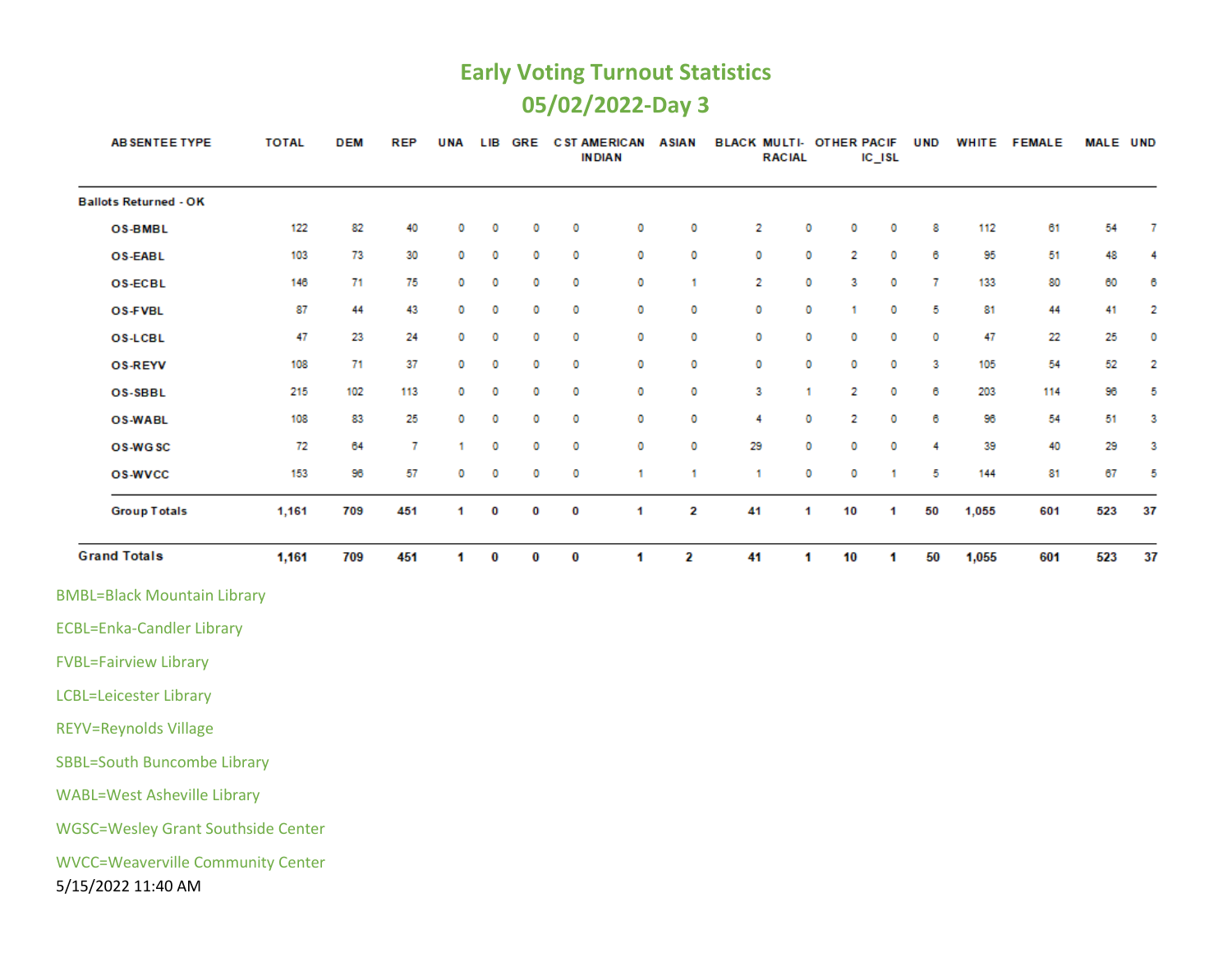#### **Early Voting Turnout Statistics 05/03/2022-Day 4**

| AB SENTEE TYPE               | <b>TOTAL</b> | <b>DEM</b> | <b>REP</b> | <b>UNA</b> | <b>LIB</b> | <b>GRE</b> | <b>CST AMERICAN</b><br><b>IN DIAN</b> |   | <b>ASIAN</b> | <b>BLACK MULTI- OTHER PACIF</b> | <b>RACIAL</b> |    | $IC$ $ISL$ | <b>UND</b> | <b>WHITE</b> | <b>FEMALE</b> | <b>MALE UND</b> |    |
|------------------------------|--------------|------------|------------|------------|------------|------------|---------------------------------------|---|--------------|---------------------------------|---------------|----|------------|------------|--------------|---------------|-----------------|----|
| <b>Ballots Returned - OK</b> |              |            |            |            |            |            |                                       |   |              |                                 |               |    |            |            |              |               |                 |    |
| <b>OS-BMBL</b>               | 117          | 64         | 53         | 0          | 0          | 0          | 0                                     | 0 | 0            | 4                               | 0             |    | 0          | 5          | 107          | 60            | 53              | 4  |
| OS-EABL                      | 136          | 92         | 44         | 0          | 0          | 0          | 0                                     | 0 |              | 4                               | 0             |    | 0          | 11         | 119          | 72            | 54              | 10 |
| <b>OS-ECBL</b>               | 177          | 76         | 101        | 0          | 0          | 0          | 0                                     | 0 |              | 2                               | 0             | з  | 0          | 6          | 165          | 105           | 67              | 5  |
| <b>OS-FVBL</b>               | 77           | 42         | 35         | 0          | 0          | 0          | 0                                     | 0 | 0            | 0                               | 0             | 2  | 0          |            | 74           | 46            | 30              |    |
| <b>OS-LCBL</b>               | 57           | 28         | 29         | 0          | 0          | 0          | 0                                     | 0 | 0            | 4                               | 0             | 2  | 0          |            | 53           | 31            | 26              | 0  |
| <b>OS-REYV</b>               | 144          | 105        | 38         |            | 0          | 0          | 0                                     | 0 | 0            | 2                               |               |    | 0          | Δ          | 136          | 69            | 73              | 2  |
| OS-SBBL                      | 218          | 126        | 90         | 0          | 2          | 0          | 0                                     | 0 |              | 4                               | 0             | 2  | 0          | 9          | 202          | 127           | 84              | 7  |
| <b>OS-WABL</b>               | 96           | 68         | 28         | 0          | 0          | 0          | 0                                     | 0 | 2            | з                               | 0             | 3  | 0          | 5          | 83           | 52            | 42              | -2 |
| OS-WGSC                      | 55           | 52         | 3          | 0          | 0          | 0          | 0                                     | 0 |              | 18                              | 0             |    | 0          |            | 34           | 30            | 24              |    |
| <b>OS-WVCC</b>               | 139          | 77         | 62         | 0          | 0          | 0          | 0                                     | 0 | 0            | 0                               | 0             |    | 0          | 3          | 135          | 77            | 59              | -3 |
| <b>Group Totals</b>          | 1,216        | 730        | 483        | 1.         | 2          | 0          | 0                                     | 0 | 6            | 38                              | -1            | 17 | 0          | 46         | 1,108        | 669           | 512             | 35 |
| <b>Grand Totals</b>          | 1,216        | 730        | 483        | 4          | 2          | 0          | 0                                     | 0 | 6            | 38                              | 1             | 17 | 0          | 46         | 1,108        | 669           | 512             | 35 |

BMBL=Black Mountain Library

ECBL=Enka-Candler Library

FVBL=Fairview Library

LCBL=Leicester Library

REYV=Reynolds Village

SBBL=South Buncombe Library

WABL=West Asheville Library

WGSC=Wesley Grant Southside Center

WVCC=Weaverville Community Center

5/15/2022 11:40 AM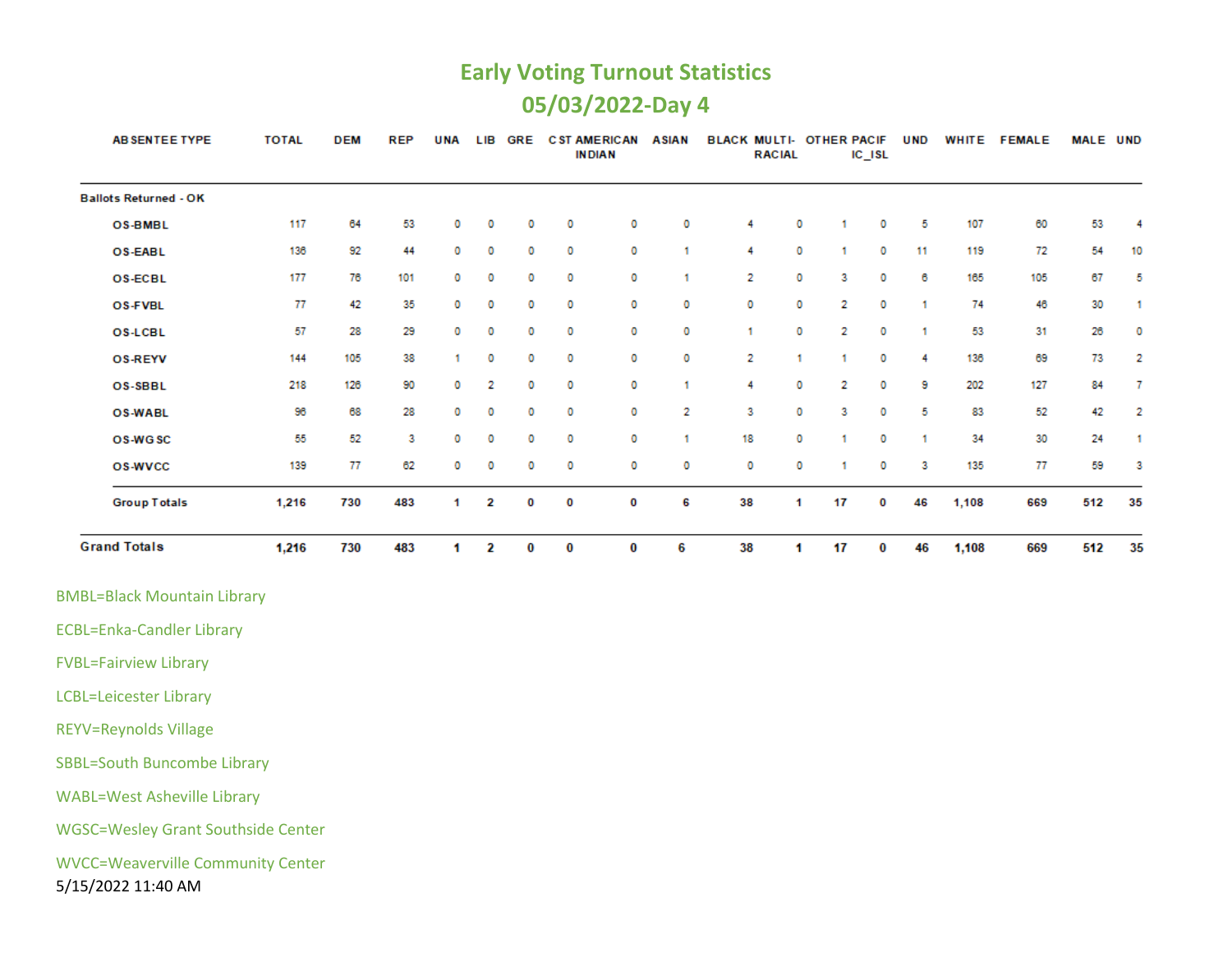#### **05/04/2022-Day 5**

| <b>AB SENTEE TYPE</b>        | <b>TOTAL</b> | <b>DEM</b> | <b>REP</b> | <b>UNA</b> | <b>LIB</b> | <b>GRE</b> |          | <b>CST AMERICAN</b><br><b>INDIAN</b> | <b>ASIAN</b> | <b>BLACK MULTI- OTHER PACIF</b> | <b>RACIAL</b> |    | IC_ISL   | <b>UND</b> | WHITE | <b>FEMALE</b> | <b>MALE UND</b> |    |
|------------------------------|--------------|------------|------------|------------|------------|------------|----------|--------------------------------------|--------------|---------------------------------|---------------|----|----------|------------|-------|---------------|-----------------|----|
| <b>Ballots Returned - OK</b> |              |            |            |            |            |            |          |                                      |              |                                 |               |    |          |            |       |               |                 |    |
| <b>OS-BMBL</b>               | 140          | 88         | 52         | 0          | O          | o          | 0        | 0                                    | O            | 1.                              | 1             | -1 | O        | 5          | 132   | 78            | 60              | 2  |
| <b>OS-EABL</b>               | 171          | 125        | 46         | 0          | 0          | o          | 0        | 0                                    | O            | 1                               | o             | 6  | 0        | 9          | 155   | 101           | 64              | 6  |
| <b>OS-ECBL</b>               | 162          | 74         | 88         | $\circ$    | 0          | 0          | 0        | 0                                    | $\circ$      | 1                               | 0             | 2  | 0        | 13         | 146   | 85            | 68              | 9  |
| <b>OS-FVBL</b>               | 96           | 43         | 53         | 0          | O          | O          | 0        | 0                                    | 0            | 0                               | ٥             | 3  | 0        | 2          | 91    | 49            | 45              | 2  |
| <b>OS-LCBL</b>               | 51           | 24         | 27         | 0          | 0          | 0          | 0        | 0                                    | o            | 0                               | о             | o  | 0        | 4          | 47    | 25            | 24              | 2  |
| <b>OS-REYV</b>               | 159          | 107        | 51         |            | o          | o          | 0        | 0                                    | o            | 0                               | 0             | o  | 0        | 10         | 149   | 80            | 70              | 9  |
| <b>OS-SBBL</b>               | 238          | 138        | 99         | 1.         | 0          | o          | 0        | 0                                    | 2            | 13                              | 0             | 4  | 0        | 6          | 213   | 142           | 91              | 5  |
| <b>OS-WABL</b>               | 117          | 86         | 31         | 0          | o          | o          | 0        | 0                                    | ٠            | 4                               | 2             | o  | 0        | 4          | 106   | 64            | 47              | 6  |
| OS-WGSC                      | 49           | 45         | 4          | 0          | 0          | o          | 0        | 0                                    | O            | 17                              |               |    | 0        | 4          | 29    | 31            | 18              | ٥  |
| <b>OS-WVCC</b>               | 186          | 106        | 80         | 0          | o          | o          | 0        | 0                                    | O            | 1                               | 0             |    | 0        | 6          | 178   | 88            | 94              |    |
| <b>Group Totals</b>          | 1,369        | 836        | 531        | 2          | 0          | 0          | 0        | 0                                    | 3            | 38                              | 4             | 18 | O        | 60         | 1,246 | 743           | 581             | 45 |
| <b>Grand Totals</b>          | 1,369        | 836        | 531        | 2          | $\bf{0}$   | 0          | $\bf{0}$ | $\bf{0}$                             | 3            | 38                              | 4             | 18 | $\bf{0}$ | 60         | 1,246 | 743           | 581             | 45 |

ECBL=Enka-Candler Library

FVBL=Fairview Library

LCBL=Leicester Library

REYV=Reynolds Village

SBBL=South Buncombe Library

WABL=West Asheville Library

WGSC=Wesley Grant Southside Center

WVCC=Weaverville Community Center

5/15/2022 11:40 AM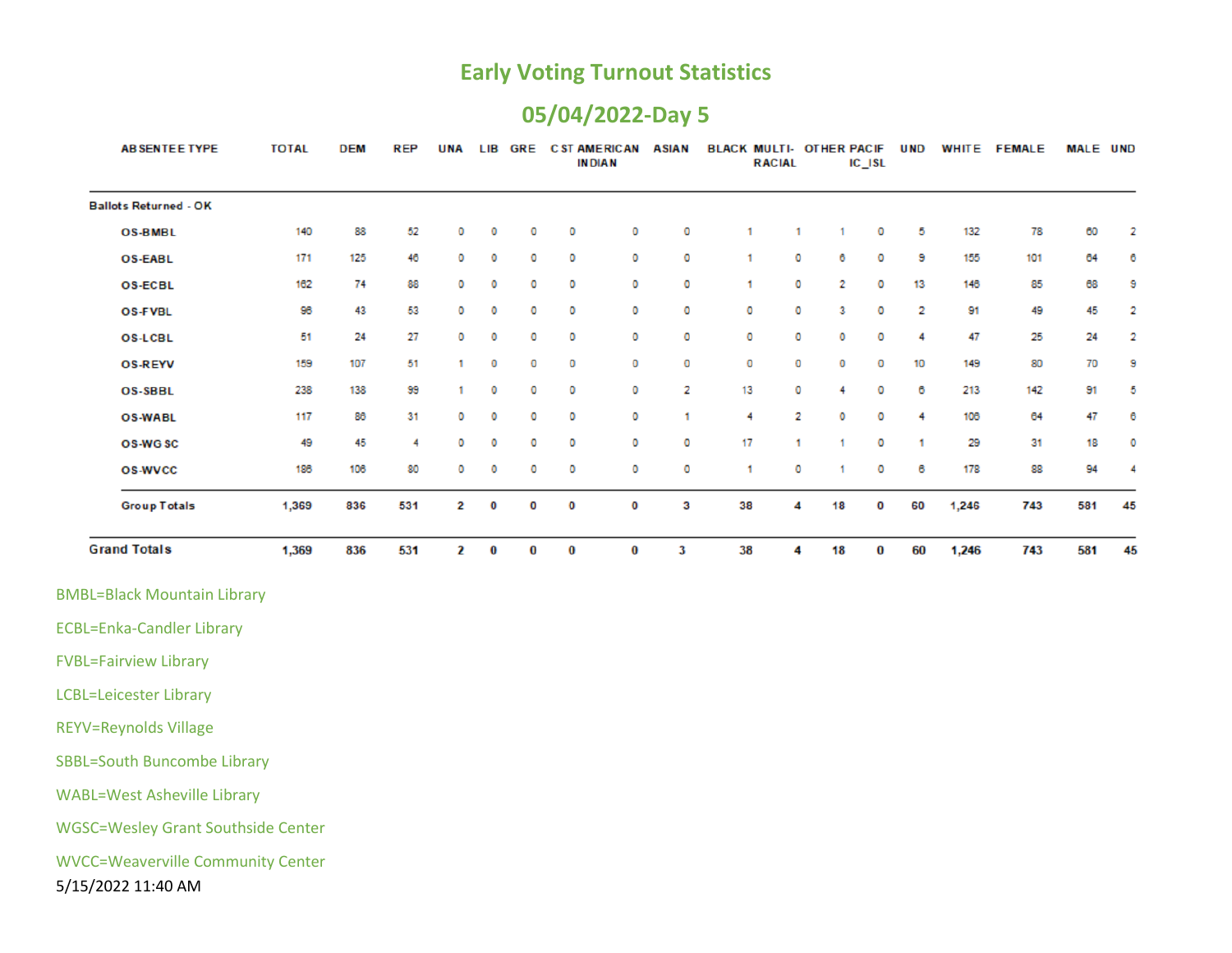# **05/05/2022-Day 6**

| AB SENTEE TYPE                            | <b>TOTAL</b> | <b>DEM</b> | <b>REP</b> | <b>UNA</b> | <b>LIB</b> | <b>GRE</b> |   | <b>CST AMERICAN</b><br><b>INDIAN</b> | <b>ASIAN</b> | BLACK MULTI- OTHER PACIF | <b>RACIAL</b> |    | $IC$ <sub>ISL</sub> | <b>UND</b> | WHITE | <b>FEMALE</b> | MALE UND |    |
|-------------------------------------------|--------------|------------|------------|------------|------------|------------|---|--------------------------------------|--------------|--------------------------|---------------|----|---------------------|------------|-------|---------------|----------|----|
| <b>Ballots Returned - OK</b>              |              |            |            |            |            |            |   |                                      |              |                          |               |    |                     |            |       |               |          |    |
| <b>OS-BMBL</b>                            | 125          | 83         | 42         | 0          | 0          | o          | 0 | 1                                    | 1            | 1                        | o             | 0  | o                   | 8          | 114   | 70            | 49       | 6  |
| <b>OS-EABL</b>                            | 131          | 89         | 42         | о          | o          | o          | 0 | 0                                    | 0            | 2                        | 0             | 1  | o                   | 6          | 122   | 72            | 53       | 6  |
| <b>OS-ECBL</b>                            | 160          | 70         | 90         | о          | o          | 0          | 0 | O                                    | 0            | 2                        | 0             | 4  | 0                   | 7          | 147   | 93            | 62       | 5  |
| <b>OS-FVBL</b>                            | 76           | 43         | 33         | o          | o          | o          | о | 0                                    | 0            | 0                        | o             | ٥  | o                   | 2          | 74    | 46            | 29       | 1  |
| <b>OS-LCBL</b>                            | 61           | 29         | 32         | о          | o          | o          | 0 | 0                                    | 0            | 2                        | ٥             | ٥  | ٥                   | 1          | 58    | 35            | 25       | 1  |
| <b>OS-REYV</b>                            | 141          | 100        | 39         | 1.         | 1          | o          | о | O                                    | 0            | o                        | 0             | ٥  | o                   | 8          | 133   | 79            | 55       | 7  |
| <b>OS-SBBL</b>                            | 192          | 95         | 96         | ٥          | 1          | 0          | 0 | o                                    | 0            | 7                        | ٥             | 2  | 0                   | 5          | 178   | 105           | 81       | 6  |
| <b>OS-WABL</b>                            | 127          | 87         | 40         | ٥          | o          | o          | ٥ | o                                    | з            | 5                        | ٥             | з  | ٥                   | 10         | 106   | 69            | 52       | 6  |
| OS-WGSC                                   | 72           | 62         | 10         | ٥          | o          | 0          | 0 | 0                                    | 0            | 25                       | o             | ٥  | 0                   | 2          | 45    | 39            | 32       | 1  |
| <b>OS-WVCC</b>                            | 173          | 104        | 69         | о          | o          | o          | 0 | o                                    | 0            | 2                        | o             | 5  | ٥                   | 9          | 157   | 85            | 83       | 5  |
| <b>Group Totals</b>                       | 1,258        | 762        | 493        | 1          | 2          | 0          | O | 1                                    | 4            | 46                       | 0             | 15 | 0                   | 58         | 1,134 | 693           | 521      | 44 |
| <b>Grand Totals</b>                       | 1,258        | 762        | 493        | 1          | 2          | 0          | 0 | 1                                    | 4            | 46                       | 0             | 15 | 0                   | 58         | 1,134 | 693           | 521      | 44 |
| <b>BMBL=Black Mountain Library</b>        |              |            |            |            |            |            |   |                                      |              |                          |               |    |                     |            |       |               |          |    |
| <b>ECBL=Enka-Candler Library</b>          |              |            |            |            |            |            |   |                                      |              |                          |               |    |                     |            |       |               |          |    |
| <b>FVBL=Fairview Library</b>              |              |            |            |            |            |            |   |                                      |              |                          |               |    |                     |            |       |               |          |    |
| <b>LCBL=Leicester Library</b>             |              |            |            |            |            |            |   |                                      |              |                          |               |    |                     |            |       |               |          |    |
| <b>REYV=Reynolds Village</b>              |              |            |            |            |            |            |   |                                      |              |                          |               |    |                     |            |       |               |          |    |
| <b>SBBL=South Buncombe Library</b>        |              |            |            |            |            |            |   |                                      |              |                          |               |    |                     |            |       |               |          |    |
| <b>WABL=West Asheville Library</b>        |              |            |            |            |            |            |   |                                      |              |                          |               |    |                     |            |       |               |          |    |
| <b>WGSC=Wesley Grant Southside Center</b> |              |            |            |            |            |            |   |                                      |              |                          |               |    |                     |            |       |               |          |    |
| <b>WVCC=Weaverville Community Center</b>  |              |            |            |            |            |            |   |                                      |              |                          |               |    |                     |            |       |               |          |    |
| 5/15/2022 11:40 AM                        |              |            |            |            |            |            |   |                                      |              |                          |               |    |                     |            |       |               |          |    |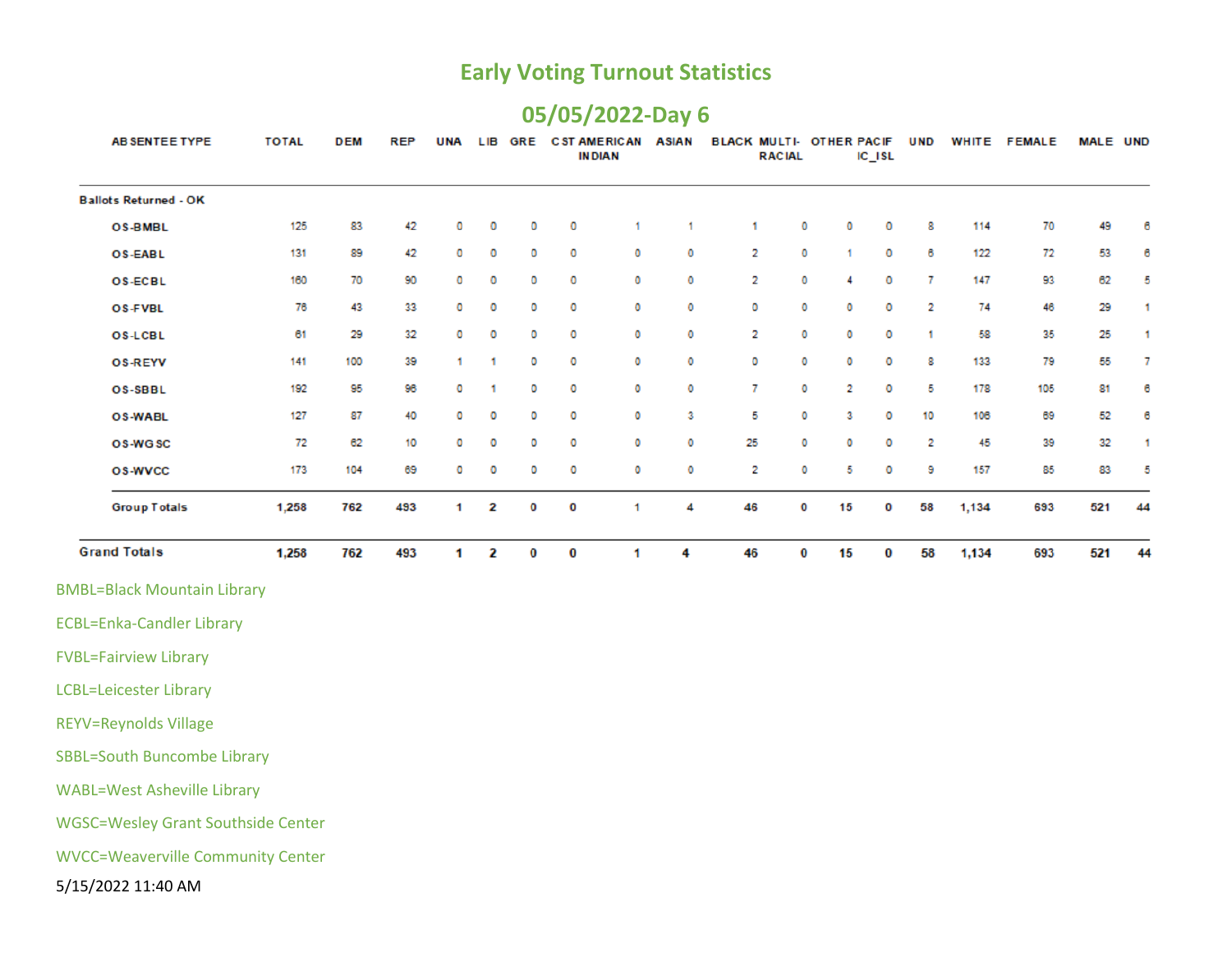#### **Early Voting Turnout Statistics 05/06/2022-Day 7**

#### *sites were closed 2 hours early due to tornado warning*

| <b>AB SENTEE TYPE</b>                                          | <b>TOTAL</b> | <b>DEM</b> | <b>REP</b> | <b>UNA</b> |   |          | LIB GRE CSTAMERICAN ASIAN | <b>IN DIAN</b> |   | <b>BLACK MULTI- OTHER PACIF</b> | <b>RACIAL</b> |    | $IC$ <sub>ISL</sub> | <b>UND</b> |       | WHITE FEMALE | MALE UND |    |
|----------------------------------------------------------------|--------------|------------|------------|------------|---|----------|---------------------------|----------------|---|---------------------------------|---------------|----|---------------------|------------|-------|--------------|----------|----|
| <b>Ballots Returned - OK</b>                                   |              |            |            |            |   |          |                           |                |   |                                 |               |    |                     |            |       |              |          |    |
| <b>OS-BMBL</b>                                                 | 146          | 92         | 54         | 0          | 0 | 0        | 0                         | 0              | 0 | 2                               | 1             | 1  | 0                   | 7          | 135   | 79           | 63       | 4  |
| <b>OS-EABL</b>                                                 | 159          | 119        | 40         | 0          | 0 | 0        | 0                         | 0              | 1 | 2                               | 1             | 4  | 0                   | 4          | 147   | 98           | 56       | 5  |
| <b>OS-ECBL</b>                                                 | 147          | 80         | 67         | 0          | 0 | 0        | 0                         | 0              | 2 | 0                               | 0             | 2  | 0                   | 5          | 138   | 73           | 68       | 6  |
| <b>OS-FVBL</b>                                                 | 96           | 40         | 56         | 0          | 0 | 0        | 0                         | 0              | 1 | 1                               | 0             | 1  | 0                   | 5          | 88    | 48           | 45       | 3  |
| <b>OS-LCBL</b>                                                 | 57           | 22         | 35         | 0          | 0 | 0        | 0                         | 0              | 1 | o                               | 1             | 0  | 0                   | 2          | 53    | 25           | 30       | 2  |
| <b>OS-REYV</b>                                                 | 157          | 116        | 41         | 0          | 0 | 0        | 0                         | 1              | 0 | 0                               | 1             | 2  | 0                   | 4          | 149   | 85           | 68       | 4  |
| OS-SBBL                                                        | 191          | 85         | 106        | 0          | 0 | 0        | 0                         | 0              | 2 | 8                               | 1             | 4  | 0                   | 3          | 173   | 99           | 90       | 2  |
| <b>OS-WABL</b>                                                 | 106          | 85         | 21         | 0          | 0 | 0        | 0                         | 0              | 0 | 4                               | 0             | 1  | 0                   | 8          | 93    | 53           | 47       | 6  |
| OS-WGSC                                                        | 68           | 62         | 6          | 0          | 0 | 0        | 0                         | 1              | 0 | 16                              | 1             | 0  | 0                   | 7          | 43    | 39           | 22       | 7  |
| <b>OS-WVCC</b>                                                 | 123          | 65         | 58         | 0          | 0 | 0        | 0                         | 0              | 0 | o                               | 0             | 1  | 0                   | 1          | 121   | 70           | 51       | 2  |
| <b>Group Totals</b>                                            | 1,250        | 766        | 484        | 0          | 0 | 0        | 0                         | 2              | 7 | 33                              | 6             | 16 | 0                   | 46         | 1,140 | 669          | 540      | 41 |
| <b>Grand Totals</b>                                            | 1,250        | 766        | 484        | 0          | 0 | $\bf{0}$ | 0                         | $\mathbf{2}$   | 7 | 33                              | 6             | 16 | 0                   | 46         | 1,140 | 669          | 540      | 41 |
| <b>BMBL=Black Mountain Library</b>                             |              |            |            |            |   |          |                           |                |   |                                 |               |    |                     |            |       |              |          |    |
| <b>ECBL=Enka-Candler Library</b>                               |              |            |            |            |   |          |                           |                |   |                                 |               |    |                     |            |       |              |          |    |
| <b>FVBL=Fairview Library</b>                                   |              |            |            |            |   |          |                           |                |   |                                 |               |    |                     |            |       |              |          |    |
| <b>LCBL=Leicester Library</b>                                  |              |            |            |            |   |          |                           |                |   |                                 |               |    |                     |            |       |              |          |    |
| <b>REYV=Reynolds Village</b>                                   |              |            |            |            |   |          |                           |                |   |                                 |               |    |                     |            |       |              |          |    |
| <b>SBBL=South Buncombe Library</b>                             |              |            |            |            |   |          |                           |                |   |                                 |               |    |                     |            |       |              |          |    |
| <b>WABL=West Asheville Library</b>                             |              |            |            |            |   |          |                           |                |   |                                 |               |    |                     |            |       |              |          |    |
| <b>WGSC=Wesley Grant Southside Center</b>                      |              |            |            |            |   |          |                           |                |   |                                 |               |    |                     |            |       |              |          |    |
| <b>WVCC=Weaverville Community Center</b><br>5/15/2022 11:40 AM |              |            |            |            |   |          |                           |                |   |                                 |               |    |                     |            |       |              |          |    |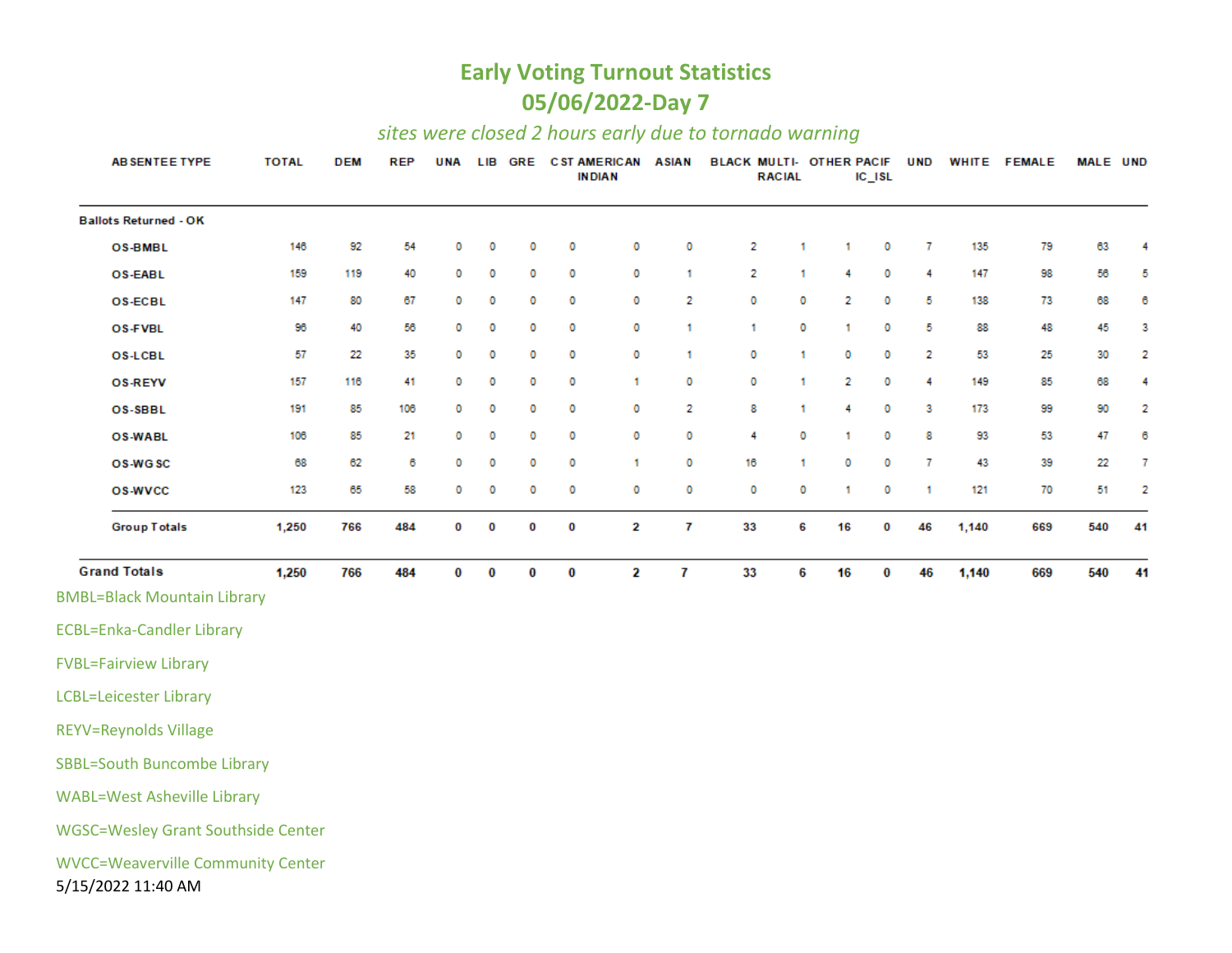#### **Early Voting Turnout Statistics 05/07/2022-Day 8**

| AB SENTEE TYPE                            | <b>TOTAL</b> | <b>DEM</b> | <b>REP</b> | <b>UNA</b> | LIB | GRE |          | <b>C ST AMERICAN</b><br><b>INDIAN</b> | <b>ASIAN</b> | BLACK MULTI- OTHER PACIF | <b>RACIAL</b> |   | $IC$ $ISL$ | <b>UND</b>   |     | WHITE FEMALE | <b>MALE UND</b> |              |
|-------------------------------------------|--------------|------------|------------|------------|-----|-----|----------|---------------------------------------|--------------|--------------------------|---------------|---|------------|--------------|-----|--------------|-----------------|--------------|
| <b>Ballots Returned - OK</b>              |              |            |            |            |     |     |          |                                       |              |                          |               |   |            |              |     |              |                 |              |
| <b>OS-BMBL</b>                            | 64           | 47         | 17         | 0          | 0   | o   | 0        | 0                                     | 0            | 5                        | 0             | 1 | 0          | 1            | 57  | 36           | 26              | 2            |
| OS-EABL                                   | 82           | 61         | 21         | 0          | 0   | 0   | 0        | 0                                     | 0            | 2                        | 0             | 1 | 0          | 2            | 77  | 49           | 32              | $\mathbf{1}$ |
| <b>OS-ECBL</b>                            | 100          | 54         | 46         | 0          | 0   | 0   | 0        | 0                                     | 0            | $\overline{2}$           | 0             | 3 | o          | 3            | 92  | 57           | 42              | -1           |
| OS-FVBL                                   | 51           | 25         | 26         | 0          | 0   | o   | 0        | 0                                     | 0            | 1                        | 0             | 0 | o          | 4            | 46  | 28           | 20              | 3            |
| <b>OS-LCBL</b>                            | 38           | 21         | 17         | 0          | 0   | 0   | 0        | 1                                     | o            | 0                        | 1             | 0 | 0          | $\mathbf{1}$ | 35  | 20           | 17              | -1           |
| <b>OS-REYV</b>                            | 90           | 69         | 21         | 0          | 0   | 0   | 0        | 0                                     | 0            | 0                        | 1             | 0 | o          | 3            | 86  | 53           | 35              | 2            |
| OS-SBBL                                   | 121          | 73         | 48         | 0          | 0   | o   | 0        | 1                                     | 1            | 3                        | 0             | 1 | 0          | 3            | 112 | 71           | 48              | 2            |
| <b>OS-WABL</b>                            | 69           | 50         | 19         | 0          | o   | 0   | 0        | 0                                     | 0            | 3                        | 0             | 2 | 0          | 5            | 59  | 43           | 23              | 3            |
| OS-WGSC                                   | 40           | 37         | 3          | 0          | 0   | 0   | 0        | 0                                     | 0            | 12                       | 1             | 1 | 0          | 0            | 26  | 20           | 18              | 2            |
| <b>OS-WVCC</b>                            | 58           | 37         | 21         | 0          | 0   | o   | 0        | 0                                     | 1            | 2                        | 0             | 0 | 0          | 2            | 53  | 34           | 22              | 2            |
| <b>Group Totals</b>                       | 713          | 474        | 239        | O          | O   | 0   | 0        | 2                                     | 2            | 30                       | 3             | 9 | 0          | 24           | 643 | 411          | 283             | 19           |
| <b>Grand Totals</b>                       | 713          | 474        | 239        | 0          | 0   | 0   | $\bf{0}$ | 2                                     | 2            | 30                       | 3             | 9 | $\bf{0}$   | 24           | 643 | 411          | 283             | 19           |
| <b>BMBL=Black Mountain Library</b>        |              |            |            |            |     |     |          |                                       |              |                          |               |   |            |              |     |              |                 |              |
| <b>ECBL=Enka-Candler Library</b>          |              |            |            |            |     |     |          |                                       |              |                          |               |   |            |              |     |              |                 |              |
| <b>FVBL=Fairview Library</b>              |              |            |            |            |     |     |          |                                       |              |                          |               |   |            |              |     |              |                 |              |
| <b>LCBL=Leicester Library</b>             |              |            |            |            |     |     |          |                                       |              |                          |               |   |            |              |     |              |                 |              |
| <b>REYV=Reynolds Village</b>              |              |            |            |            |     |     |          |                                       |              |                          |               |   |            |              |     |              |                 |              |
| <b>SBBL=South Buncombe Library</b>        |              |            |            |            |     |     |          |                                       |              |                          |               |   |            |              |     |              |                 |              |
| <b>WABL=West Asheville Library</b>        |              |            |            |            |     |     |          |                                       |              |                          |               |   |            |              |     |              |                 |              |
| <b>WGSC=Wesley Grant Southside Center</b> |              |            |            |            |     |     |          |                                       |              |                          |               |   |            |              |     |              |                 |              |
| <b>WVCC=Weaverville Community Center</b>  |              |            |            |            |     |     |          |                                       |              |                          |               |   |            |              |     |              |                 |              |

5/15/2022 11:40 AM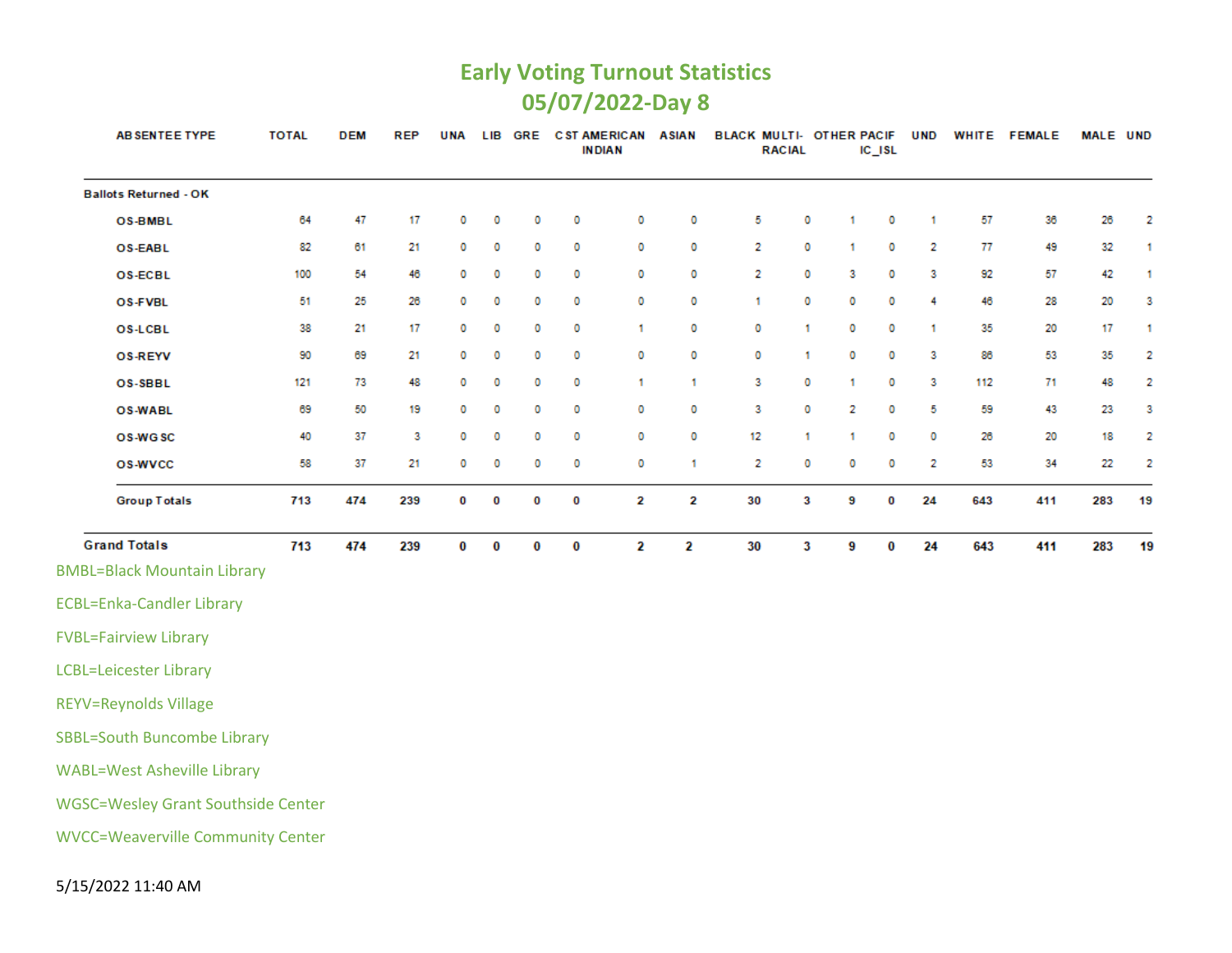#### **Early Voting Turnout Statistics 05/08/2022-Day 9**

| <b>AB SENTEE TYPE</b>                     | <b>TOTAL</b> | <b>DEM</b> | <b>REP</b> | UNA      |   |          | LIB GRE CST AMERICAN | <b>IN DIAN</b> | <b>ASIAN</b> | <b>BLACK MULTI- OTHER PACIF</b> | <b>RACIAL</b> |   | $IC$ $ISL$ | <b>UND</b> |     | WHITE FEMALE | <b>MALE UND</b> |    |
|-------------------------------------------|--------------|------------|------------|----------|---|----------|----------------------|----------------|--------------|---------------------------------|---------------|---|------------|------------|-----|--------------|-----------------|----|
| <b>Ballots Returned - OK</b>              |              |            |            |          |   |          |                      |                |              |                                 |               |   |            |            |     |              |                 |    |
| <b>OS-BMBL</b>                            | 18           | 16         | 2          | 0        | o | 0        | 0                    | 0              | 0            | 0                               | 0             | 0 | 0          | 0          | 18  | 11           | 7               | 0  |
| <b>OS-EABL</b>                            | 39           | 28         | 11         | 0        | 0 | 0        | 0                    | 0              | 0            | 1                               | 0             | 2 | 0          | 1          | 35  | 22           | 17              | 0  |
| <b>OS-ECBL</b>                            | 35           | 17         | 18         | 0        | 0 | 0        | 0                    | 0              | 0            | 0                               | 0             | 0 | 0          | 3          | 32  | 19           | 13              | З  |
| OS-FVBL                                   | 23           | 18         | 5          | 0        | 0 | 0        | 0                    | 0              | 0            | 1                               | 0             | 2 | 0          | 0          | 20  | 10           | 13              | 0  |
| <b>OS-LCBL</b>                            | 11           | 4          | 7          | 0        | 0 | 0        | 0                    | 0              | 0            | 0                               | 0             | 0 | 0          | 1          | 10  | 5            | 6               | 0  |
| <b>OS-REYV</b>                            | 39           | 33         | 6          | 0        | 0 | 0        | 0                    | 0              | 0            | 0                               | 0             | 0 | 0          | 1          | 38  | 19           | 18              | 2  |
| OS-SBBL                                   | 52           | 32         | 20         | 0        | 0 | 0        | 0                    | 0              | 0            | 4                               | 0             | ٥ | 0          | з          | 45  | 28           | 21              | 3  |
| <b>OS-WABL</b>                            | 52           | 43         | э          | 0        | 0 | 0        | 0                    | 0              | 0            | 4                               | 1             | 0 | 0          | 4          | 43  | 23           | 24              | 5  |
| OS-WGSC                                   | 14           | 10         | 4          | 0        | 0 | 0        | 0                    | 0              | 0            | 0                               | 0             | 0 | 0          | 1          | 13  | 9            | 5               | o  |
| <b>OS-WVCC</b>                            | 24           | 19         | 5          | 0        | o | 0        | 0                    | 0              | 0            | o                               | 0             | 0 | 0          | o          | 24  | 14           | 10              | 0  |
| <b>Group Totals</b>                       | 307          | 220        | 87         | 0        | 0 | 0        | 0                    | 0              | 0            | 10                              | 1             | 4 | 0          | 14         | 278 | 160          | 134             | 13 |
| <b>Grand Totals</b>                       | 307          | 220        | 87         | $\bf{0}$ | 0 | $\bf{0}$ | $\bf{0}$             | 0              | $\bf{0}$     | 10                              | 1             | 4 | $\bf{0}$   | 14         | 278 | 160          | 134             | 13 |
| <b>BMBL=Black Mountain Library</b>        |              |            |            |          |   |          |                      |                |              |                                 |               |   |            |            |     |              |                 |    |
| <b>ECBL=Enka-Candler Library</b>          |              |            |            |          |   |          |                      |                |              |                                 |               |   |            |            |     |              |                 |    |
| <b>FVBL=Fairview Library</b>              |              |            |            |          |   |          |                      |                |              |                                 |               |   |            |            |     |              |                 |    |
| <b>LCBL=Leicester Library</b>             |              |            |            |          |   |          |                      |                |              |                                 |               |   |            |            |     |              |                 |    |
| <b>REYV=Reynolds Village</b>              |              |            |            |          |   |          |                      |                |              |                                 |               |   |            |            |     |              |                 |    |
| <b>SBBL=South Buncombe Library</b>        |              |            |            |          |   |          |                      |                |              |                                 |               |   |            |            |     |              |                 |    |
| <b>WABL=West Asheville Library</b>        |              |            |            |          |   |          |                      |                |              |                                 |               |   |            |            |     |              |                 |    |
| <b>WGSC=Wesley Grant Southside Center</b> |              |            |            |          |   |          |                      |                |              |                                 |               |   |            |            |     |              |                 |    |
| <b>WVCC=Weaverville Community Center</b>  |              |            |            |          |   |          |                      |                |              |                                 |               |   |            |            |     |              |                 |    |
|                                           |              |            |            |          |   |          |                      |                |              |                                 |               |   |            |            |     |              |                 |    |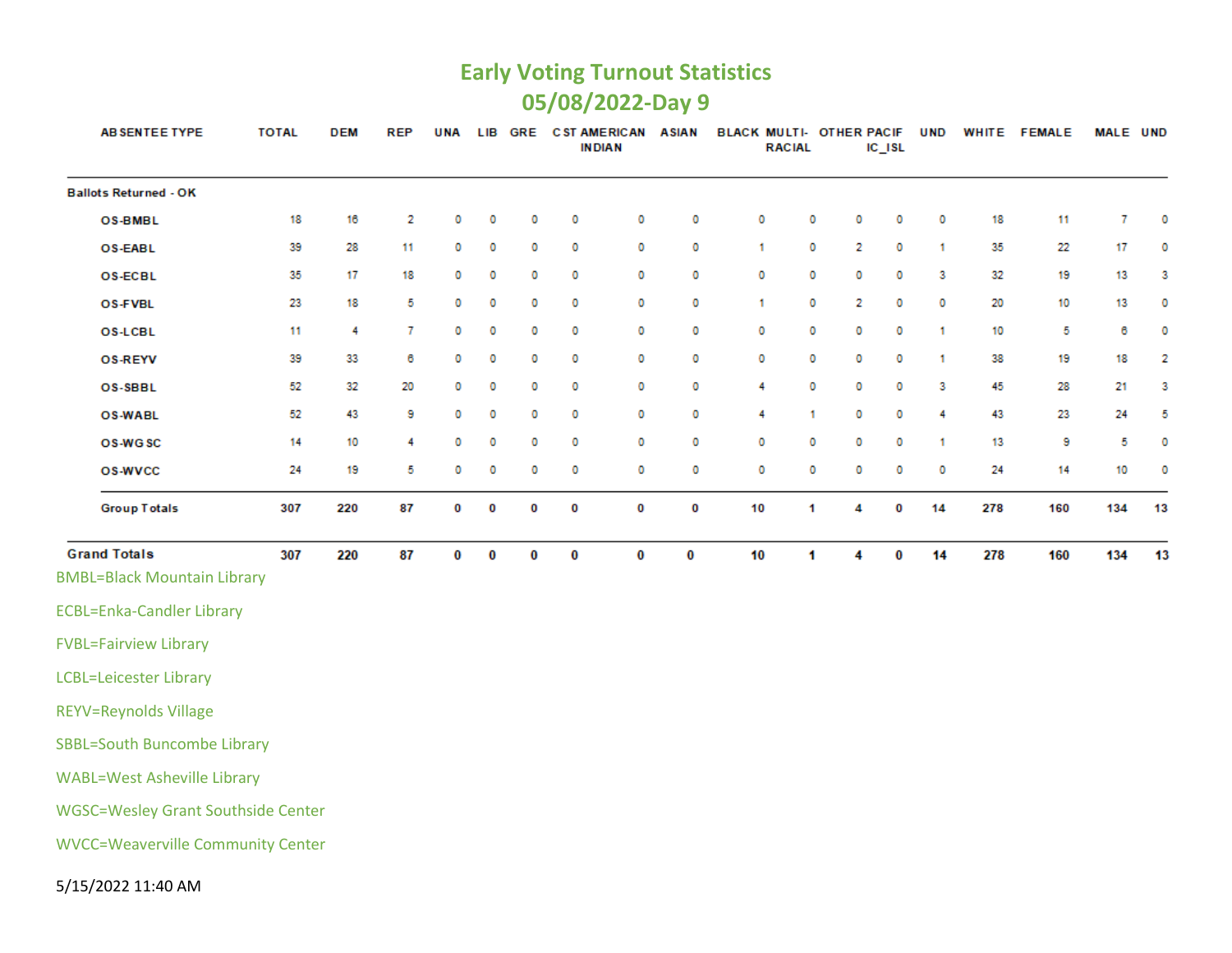### **Early Voting Turnout Statistics 05/09/2022-Day 10**

| AB SENTEE TYPE                            | <b>TOTAL</b> | <b>DEM</b> | REP | <b>UNA</b> | LIB      | GRE      |          | <b>CST AMERICAN</b><br><b>INDIAN</b> | <b>ASIAN</b> | BLACK MULTI- OTHER PACIF | <b>RACIAL</b> |    | $IC$ $ISL$ | <b>UND</b>     |       | WHITE FEMALE | MALE UND |    |
|-------------------------------------------|--------------|------------|-----|------------|----------|----------|----------|--------------------------------------|--------------|--------------------------|---------------|----|------------|----------------|-------|--------------|----------|----|
| <b>Ballots Returned - OK</b>              |              |            |     |            |          |          |          |                                      |              |                          |               |    |            |                |       |              |          |    |
| <b>OS-BMBL</b>                            | 124          | 78         | 46  | 0          | 0        | 0        | 0        | 0                                    | 0            | 2                        | 0             | 0  | 0          | 6              | 116   | 65           | 56       | з  |
| <b>OS-EABL</b>                            | 183          | 130        | 53  | 0          | 0        | 0        | 0        | 0                                    | 0            | 5                        | 0             | з  | 0          | 3              | 172   | 102          | 80       | 1  |
| OS-ECBL                                   | 154          | 72         | 82  | 0          | 0        | 0        | 0        | 0                                    | 1            | 3                        | 0             | 3  | 0          | 5              | 142   | 84           | 66       | 4  |
| <b>OS-FVBL</b>                            | 61           | 29         | 32  | 0          | 0        | 0        | 0        | 0                                    | 0            | 0                        | 0             | 3  | 0          | 0              | 58    | 28           | 30       | з  |
| <b>OS-LCBL</b>                            | 71           | 38         | 33  | 0          | 0        | 0        | 0        | 0                                    | 0            | 1                        | 0             | 1  | 0          | 6              | 63    | 33           | 31       | 7  |
| <b>OS-REYV</b>                            | 159          | 118        | 41  | 0          | o        | 0        | 0        | 0                                    | 0            | 0                        | 2             | 0  | 0          | 2              | 155   | 83           | 74       | 2  |
| OS-SBBL                                   | 230          | 132        | 98  | o          | 0        | 0        | 0        | o                                    | 1            | 8                        | 1             | 2  | 0          | 16             | 202   | 128          | 92       | 10 |
| <b>OS-WABL</b>                            | 115          | 87         | 27  | 1          | 0        | 0        | o        | 1                                    | 1            | 3                        | 0             | 4  | 0          | 9              | 97    | 64           | 46       | 5  |
| OS-WGSC                                   | 81           | 77         | 4   | 0          | 0        | 0        | 0        | 0                                    | 0            | 16                       | 0             | 1  | 0          | 6              | 58    | 47           | 31       | 3  |
| <b>OS-WVCC</b>                            | 166          | 106        | 60  | 0          | 0        | 0        | 0        | 0                                    | 1.           | 2                        | 0             | 3  | 0          | $\overline{7}$ | 153   | 88           | 76       | 2  |
| <b>Group Totals</b>                       | 1,344        | 867        | 476 | 1          | 0        | 0        | 0        | 1                                    | 4            | 40                       | 3             | 20 | 0          | 60             | 1,216 | 722          | 582      | 40 |
| <b>Grand Totals</b>                       | 1,344        | 867        | 476 | 1.         | $\bf{0}$ | $\bf{0}$ | $\bf{0}$ | 1                                    | 4            | 40                       | 3             | 20 | $\bf{0}$   | 60             | 1,216 | 722          | 582      | 40 |
| <b>BMBL=Black Mountain Library</b>        |              |            |     |            |          |          |          |                                      |              |                          |               |    |            |                |       |              |          |    |
| <b>ECBL=Enka-Candler Library</b>          |              |            |     |            |          |          |          |                                      |              |                          |               |    |            |                |       |              |          |    |
| <b>FVBL=Fairview Library</b>              |              |            |     |            |          |          |          |                                      |              |                          |               |    |            |                |       |              |          |    |
| <b>LCBL=Leicester Library</b>             |              |            |     |            |          |          |          |                                      |              |                          |               |    |            |                |       |              |          |    |
| <b>REYV=Reynolds Village</b>              |              |            |     |            |          |          |          |                                      |              |                          |               |    |            |                |       |              |          |    |
| <b>SBBL=South Buncombe Library</b>        |              |            |     |            |          |          |          |                                      |              |                          |               |    |            |                |       |              |          |    |
| <b>WABL=West Asheville Library</b>        |              |            |     |            |          |          |          |                                      |              |                          |               |    |            |                |       |              |          |    |
| <b>WGSC=Wesley Grant Southside Center</b> |              |            |     |            |          |          |          |                                      |              |                          |               |    |            |                |       |              |          |    |
| <b>WVCC=Weaverville Community Center</b>  |              |            |     |            |          |          |          |                                      |              |                          |               |    |            |                |       |              |          |    |
| 5/15/2022 11:40 AM                        |              |            |     |            |          |          |          |                                      |              |                          |               |    |            |                |       |              |          |    |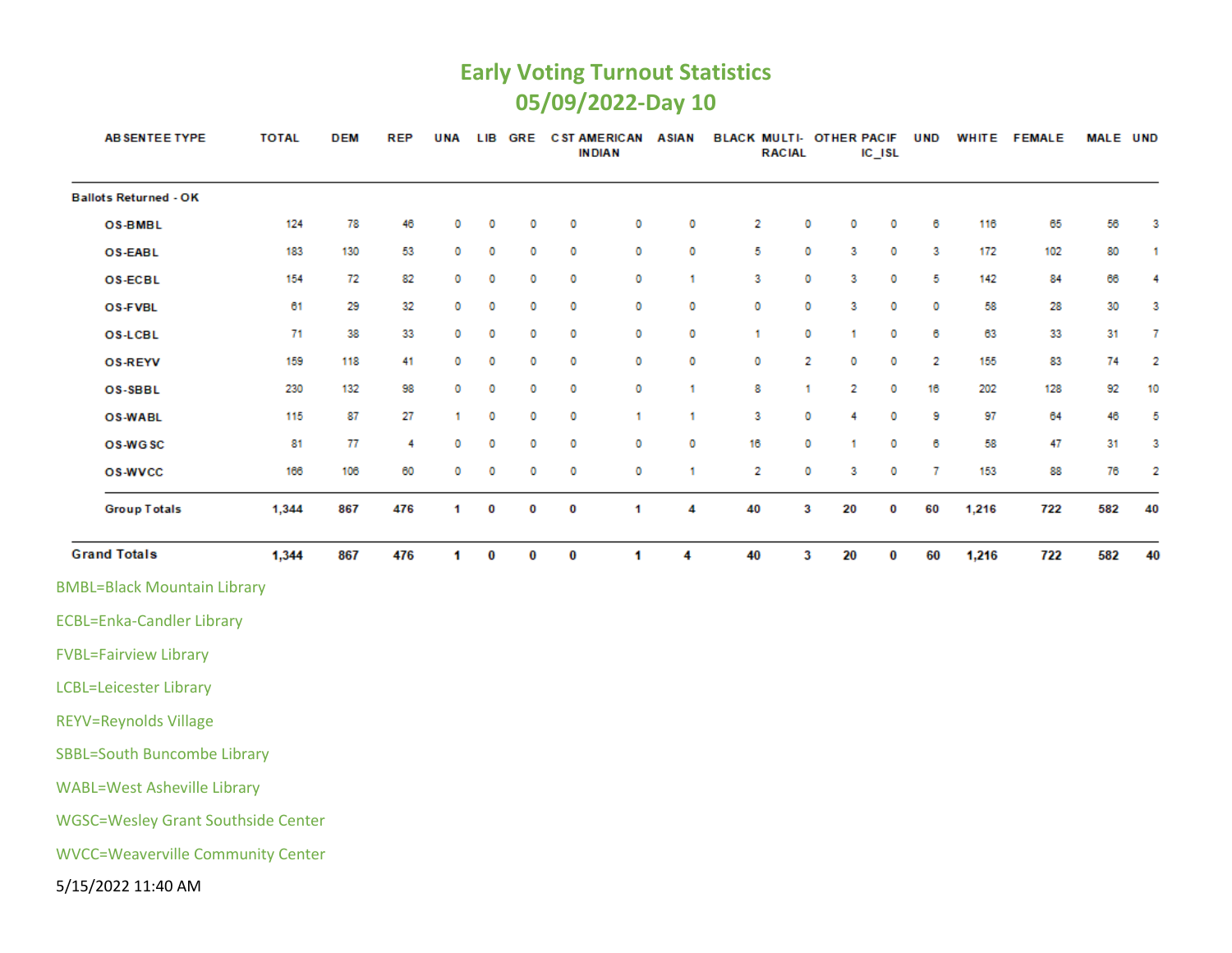#### **Early Voting Turnout Statistics 05/10/2022-Day 11**

| AB SENTEE TYPE                            | <b>TOTAL</b> | <b>DEM</b> | <b>REP</b> | <b>UNA</b> | LIB |   |   | <b>GRE CST AMERICAN</b><br><b>INDIAN</b> | <b>ASIAN</b> | BLACK MULTI- OTHER PACIF | <b>RACIAL</b> |    | IC_ISL | <b>UND</b> |       | WHITE FEMALE | <b>MALE UND</b> |    |
|-------------------------------------------|--------------|------------|------------|------------|-----|---|---|------------------------------------------|--------------|--------------------------|---------------|----|--------|------------|-------|--------------|-----------------|----|
| <b>Ballots Returned - OK</b>              |              |            |            |            |     |   |   |                                          |              |                          |               |    |        |            |       |              |                 |    |
| OS-BMBL                                   | 202          | 133        | 69         | 0          | o   | 0 | 0 | 1                                        | 0            | 1                        | 0             | 2  | 0      | 5          | 193   | 107          | 91              | 4  |
| OS-EABL                                   | 190          | 132        | 56         | 0          | 2   | 0 | 0 | 2                                        | 1            | 4                        | 1             | 2  | 0      | 11         | 169   | 112          | 69              | 9  |
| <b>OS-ECBL</b>                            | 214          | 96         | 118        | 0          | 0   | 0 | 0 | 0                                        | 3            | 0                        | 2             | 3  | 0      | 4          | 202   | 114          | 95              | 5  |
| OS-FVBL                                   | 135          | 68         | 67         | 0          | 0   | 0 | 0 | -1                                       | 0            | 0                        | 1             | 1  | 0      | 1          | 131   | 76           | 57              | 2  |
| <b>OS-LCBL</b>                            | 102          | 47         | 55         | 0          | 0   | 0 | 0 | 0                                        | 1            | 4                        | 2             | 0  | 0      | 3          | 92    | 49           | 49              | 4  |
| <b>OS-REYV</b>                            | 217          | 165        | 52         | 0          | 0   | 0 | 0 | o                                        | 1            | 0                        | 1             | 2  | 0      | 4          | 209   | 121          | 93              | 3  |
| OS-SBBL                                   | 271          | 139        | 132        | 0          | 0   | 0 | 0 | 0                                        | 0            | 12                       | 0             | 4  | 0      | 9          | 246   | 158          | 105             | 8  |
| <b>OS-WABL</b>                            | 169          | 131        | 37         | 0          | 1   | 0 | 0 | 1                                        | 0            | 11                       | 3             | 9  | 0      | 8          | 137   | 95           | 66              | 8  |
| OS-WGSC                                   | 118          | 101        | 17         | 0          | 0   | 0 | 0 | 0                                        | o            | 36                       | 2             | 0  | 0      | 5          | 75    | 66           | 45              | 7  |
| <b>OS-WVCC</b>                            | 234          | 154        | 80         | 0          | 0   | 0 | 0 | 0                                        | 0            | 0                        | 0             | 1  | 0      | 10         | 223   | 131          | 98              | 5  |
| <b>Group Totals</b>                       | 1,852        | 1,166      | 683        | o          | 3   | O | 0 | 5                                        | 6            | 68                       | 12            | 24 | 0      | 60         | 1,677 | 1,029        | 768             | 55 |
| <b>Grand Totals</b>                       | 1,852        | 1,166      | 683        | 0          | 3   | 0 | 0 | 5                                        | 6            | 68                       | 12            | 24 | 0      | 60         | 1,677 | 1,029        | 768             | 55 |
| <b>BMBL=Black Mountain Library</b>        |              |            |            |            |     |   |   |                                          |              |                          |               |    |        |            |       |              |                 |    |
| <b>ECBL=Enka-Candler Library</b>          |              |            |            |            |     |   |   |                                          |              |                          |               |    |        |            |       |              |                 |    |
| <b>FVBL=Fairview Library</b>              |              |            |            |            |     |   |   |                                          |              |                          |               |    |        |            |       |              |                 |    |
| <b>LCBL=Leicester Library</b>             |              |            |            |            |     |   |   |                                          |              |                          |               |    |        |            |       |              |                 |    |
| <b>REYV=Reynolds Village</b>              |              |            |            |            |     |   |   |                                          |              |                          |               |    |        |            |       |              |                 |    |
| <b>SBBL=South Buncombe Library</b>        |              |            |            |            |     |   |   |                                          |              |                          |               |    |        |            |       |              |                 |    |
| <b>WABL=West Asheville Library</b>        |              |            |            |            |     |   |   |                                          |              |                          |               |    |        |            |       |              |                 |    |
| <b>WGSC=Wesley Grant Southside Center</b> |              |            |            |            |     |   |   |                                          |              |                          |               |    |        |            |       |              |                 |    |
| <b>WVCC=Weaverville Community Center</b>  |              |            |            |            |     |   |   |                                          |              |                          |               |    |        |            |       |              |                 |    |
| 5/15/2022 11:40 AM                        |              |            |            |            |     |   |   |                                          |              |                          |               |    |        |            |       |              |                 |    |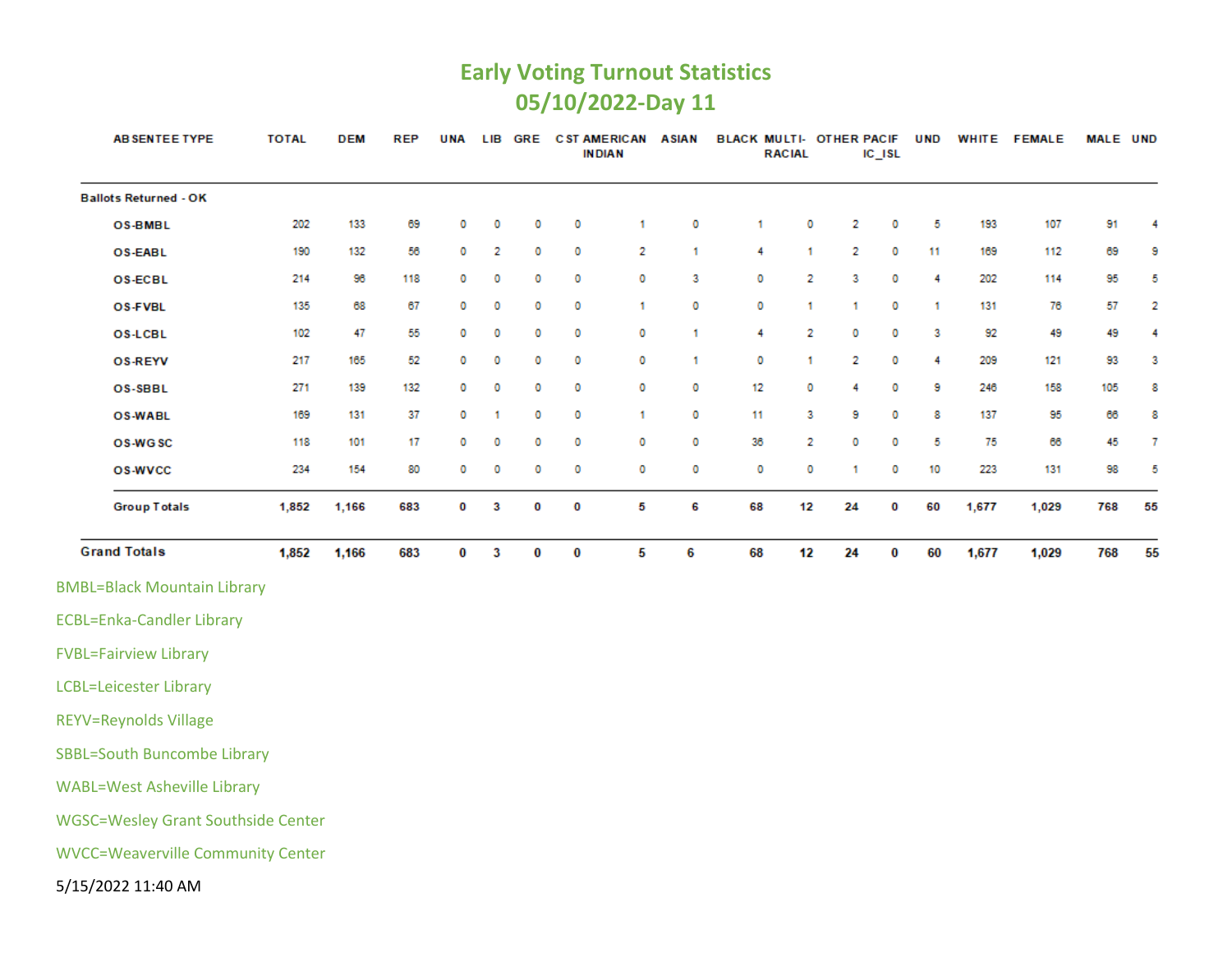### **Early Voting Turnout Statistics 05/11/2022-Day 12**

| <b>AB SENTEE TYPE</b>                                          | <b>TOTAL</b> | <b>DEM</b> | <b>REP</b> | <b>UNA</b>              |   | LIB GRE  |          | <b>CST AMERICAN ASIAN</b><br><b>INDIAN</b> |         | BLACK MULTI- OTHER PACIF | <b>RACIAL</b>           |         | IC_ISL | <b>UND</b> |       | WHITE FEMALE | MALE UND |    |
|----------------------------------------------------------------|--------------|------------|------------|-------------------------|---|----------|----------|--------------------------------------------|---------|--------------------------|-------------------------|---------|--------|------------|-------|--------------|----------|----|
| <b>Ballots Returned - OK</b>                                   |              |            |            |                         |   |          |          |                                            |         |                          |                         |         |        |            |       |              |          |    |
| <b>OS-BMBL</b>                                                 | 166          | 106        | 60         | o                       | 0 | o        | 0        | 0                                          | 0       | 2                        | 0                       | 0       | 0      | 5          | 159   | 96           | 67       | 3  |
| <b>OS-EABL</b>                                                 | 284          | 201        | 81         | 2                       | 0 | 0        | 0        | 0                                          | 2       | 3                        | 1.                      | 4       | 0      | 20         | 254   | 167          | 99       | 18 |
| <b>OS-ECBL</b>                                                 | 254          | 134        | 120        | 0                       | 0 | 0        | O        | 0                                          | 0       | 1                        | 0                       | 2       | 0      | 9          | 242   | 136          | 104      | 14 |
| <b>OS-FVBL</b>                                                 | 158          | 88         | 70         | 0                       | 0 | 0        | o        | 0                                          | 0       | 2                        | 0                       | 4       | 0      | 6          | 146   | 84           | 69       | 5  |
| <b>OS-LCBL</b>                                                 | 115          | 49         | 66         | 0                       | 0 | 0        | o        | 1                                          | 0       | 1                        | 0                       | 1       | 0      | 3          | 109   | 64           | 51       | 0  |
| <b>OS-REYV</b>                                                 | 239          | 176        | 63         | 0                       | 0 | 0        | 0        | 0                                          | 0       | 1                        | 1.                      | 1.      | 0      | 11         | 225   | 148          | 83       | 8  |
| OS-SBBL                                                        | 362          | 188        | 174        | 0                       | 0 | 0        | 0        | 1                                          | 2       | 13                       | 1.                      | 4       | 0      | 23         | 318   | 202          | 142      | 18 |
| <b>OS-WABL</b>                                                 | 243          | 184        | 59         | 0                       | 0 | 0        | o        | 0                                          | 3       | 4                        | 4                       | 3       | 0      | 11         | 218   | 133          | 100      | 10 |
| OS-WGSC                                                        | 125          | 117        | 7          | 0                       | 1 | o        | 0<br>0   | 0<br>0                                     | 0<br>1. | 25<br>0                  | 0<br>0                  | 1.<br>1 | 0      | 8<br>8     | 91    | 83<br>162    | 38       | 4  |
| <b>OS-WVCC</b>                                                 | 276          | 180        | 96         | 0                       | 0 | 0        |          |                                            |         |                          |                         |         | 0      |            | 266   |              | 109      | 5  |
| <b>Group Totals</b>                                            | 2,222        | 1,423      | 796        | 2                       | 1 | 0        | 0        | 2                                          | 8       | 52                       | 7                       | 21      | 0      | 104        | 2,028 | 1,275        | 862      | 85 |
| <b>Grand Totals</b>                                            | 2,222        | 1,423      | 796        | $\overline{\mathbf{2}}$ | 1 | $\bf{0}$ | $\bf{0}$ | $\overline{\mathbf{2}}$                    | 8       | 52                       | $\overline{\mathbf{r}}$ | 21      | 0      | 104        | 2,028 | 1,275        | 862      | 85 |
| <b>BMBL=Black Mountain Library</b>                             |              |            |            |                         |   |          |          |                                            |         |                          |                         |         |        |            |       |              |          |    |
| <b>ECBL=Enka-Candler Library</b>                               |              |            |            |                         |   |          |          |                                            |         |                          |                         |         |        |            |       |              |          |    |
| <b>FVBL=Fairview Library</b>                                   |              |            |            |                         |   |          |          |                                            |         |                          |                         |         |        |            |       |              |          |    |
| <b>LCBL=Leicester Library</b>                                  |              |            |            |                         |   |          |          |                                            |         |                          |                         |         |        |            |       |              |          |    |
| <b>REYV=Reynolds Village</b>                                   |              |            |            |                         |   |          |          |                                            |         |                          |                         |         |        |            |       |              |          |    |
| <b>SBBL=South Buncombe Library</b>                             |              |            |            |                         |   |          |          |                                            |         |                          |                         |         |        |            |       |              |          |    |
| <b>WABL=West Asheville Library</b>                             |              |            |            |                         |   |          |          |                                            |         |                          |                         |         |        |            |       |              |          |    |
| <b>WGSC=Wesley Grant Southside Center</b>                      |              |            |            |                         |   |          |          |                                            |         |                          |                         |         |        |            |       |              |          |    |
| <b>WVCC=Weaverville Community Center</b><br>5/15/2022 11:40 AM |              |            |            |                         |   |          |          |                                            |         |                          |                         |         |        |            |       |              |          |    |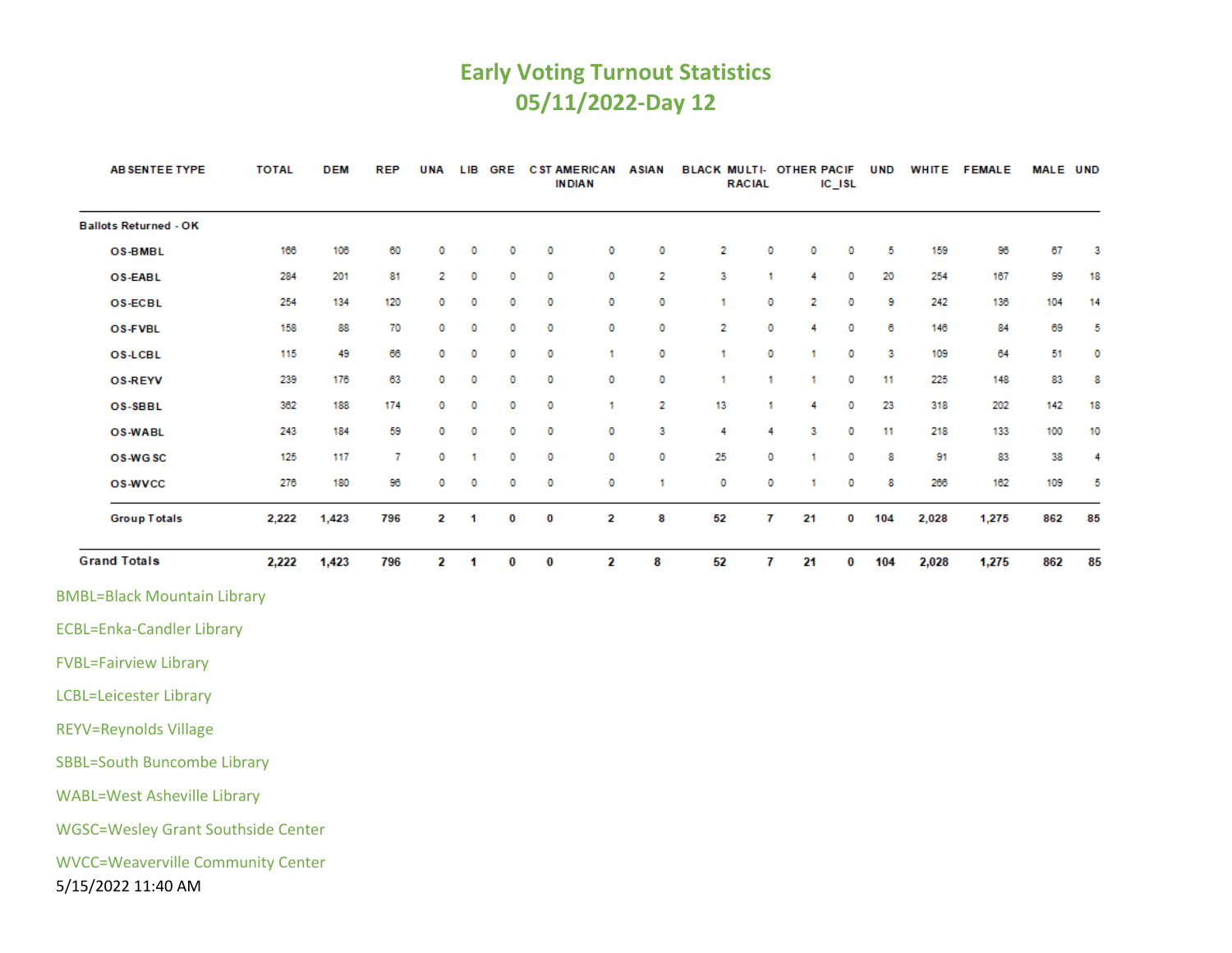#### **Early Voting Turnout Statistics 05/12/2022-Day 13**

| <b>ABSENTEE TYPE</b>                      | <b>TOTAL</b> | <b>DEM</b> | <b>REP</b> | <b>UNA</b> | LIB | <b>GRE</b> |   | <b>C ST AMERICAN</b><br><b>INDIAN</b> | <b>ASIAN</b> | <b>BLACK MULTI- OTHER PACIF</b> | <b>RACIAL</b> |    | $IC$ $ISL$ | <b>UND</b> |       | WHITE FEMALE | MALE UND |    |
|-------------------------------------------|--------------|------------|------------|------------|-----|------------|---|---------------------------------------|--------------|---------------------------------|---------------|----|------------|------------|-------|--------------|----------|----|
| <b>Ballots Returned - OK</b>              |              |            |            |            |     |            |   |                                       |              |                                 |               |    |            |            |       |              |          |    |
| <b>OS-BMBL</b>                            | 182          | 107        | 75         | 0          | 0   | o          | 0 | o                                     | 0            | 1                               | o             | 2  | 0          | 7          | 172   | 100          | 75       | 7  |
| OS-EABL                                   | 281          | 187        | 94         | 0          | o   | o          | 0 | 1                                     | 2            | 10                              | 2             | 3  | 0          | 12         | 251   | 162          | 109      | 10 |
| <b>OS-ECBL</b>                            | 257          | 122        | 135        | 0          | 0   | o          | 0 | o                                     | 1            | o                               | 0             | 1  | 0          | 10         | 245   | 134          | 115      | 8  |
| <b>OS-FVBL</b>                            | 180          | 90         | 90         | 0          | o   | o          | 0 | o                                     | O            | 2                               | -1            | 2  | 0          | 2          | 173   | 97           | 81       | 2  |
| <b>OS-LCBL</b>                            | 112          | 48         | 64         | о          | 0   | o          | 0 | о                                     | 0            | o                               | 1             | 1  | 0          | 5          | 105   | 66           | 44       | 2  |
| <b>OS-REYV</b>                            | 315          | 222        | 93         | 0          | 0   | o          | 0 | 0                                     | 1            | o                               | 3             | 4  | 0          | 18         | 289   | 176          | 125      | 14 |
| <b>OS-SBBL</b>                            | 401          | 237        | 162        | 2          | o   | o          | 0 | 1                                     | 1            | 18                              | -1            | 5  | 0          | 21         | 354   | 240          | 147      | 14 |
| <b>OS-WABL</b>                            | 264          | 198        | 63         | 2          | 1   | o          | 0 | 0                                     | 0            | 10                              | 1             | 2  | 0          | 23         | 228   | 147          | 102      | 15 |
| OS-WGSC                                   | 154          | 146        | 8          | o          | 0   | o          | 0 | 0                                     | 0            | 48                              | 1             | 2  | 0          | 10         | 93    | 86           | 57       | 11 |
| <b>OS-WVCC</b>                            | 295          | 176        | 119        | 0          | 0   | o          | 0 | 0                                     | 0            | 1                               | 0             | 1  | 0          | 8          | 285   | 157          | 131      | 7  |
| <b>Group Totals</b>                       | 2,441        | 1,533      | 903        | 4          | 1   | O          | 0 | 2                                     | 5            | 90                              | 10            | 23 | 0          | 116        | 2,195 | 1,365        | 986      | 90 |
| <b>Grand Totals</b>                       | 2,441        | 1,533      | 903        | 4          | 1   | $\bf{0}$   | 0 | 2                                     | 5            | 90                              | 10            | 23 | 0          | 116        | 2,195 | 1,365        | 986      | 90 |
| <b>BMBL=Black Mountain Library</b>        |              |            |            |            |     |            |   |                                       |              |                                 |               |    |            |            |       |              |          |    |
| <b>ECBL=Enka-Candler Library</b>          |              |            |            |            |     |            |   |                                       |              |                                 |               |    |            |            |       |              |          |    |
| <b>FVBL=Fairview Library</b>              |              |            |            |            |     |            |   |                                       |              |                                 |               |    |            |            |       |              |          |    |
| <b>LCBL=Leicester Library</b>             |              |            |            |            |     |            |   |                                       |              |                                 |               |    |            |            |       |              |          |    |
| <b>REYV=Reynolds Village</b>              |              |            |            |            |     |            |   |                                       |              |                                 |               |    |            |            |       |              |          |    |
| <b>SBBL=South Buncombe Library</b>        |              |            |            |            |     |            |   |                                       |              |                                 |               |    |            |            |       |              |          |    |
| <b>WABL=West Asheville Library</b>        |              |            |            |            |     |            |   |                                       |              |                                 |               |    |            |            |       |              |          |    |
| <b>WGSC=Wesley Grant Southside Center</b> |              |            |            |            |     |            |   |                                       |              |                                 |               |    |            |            |       |              |          |    |
| <b>WVCC=Weaverville Community Center</b>  |              |            |            |            |     |            |   |                                       |              |                                 |               |    |            |            |       |              |          |    |
| 5/15/2022 11:40 AM                        |              |            |            |            |     |            |   |                                       |              |                                 |               |    |            |            |       |              |          |    |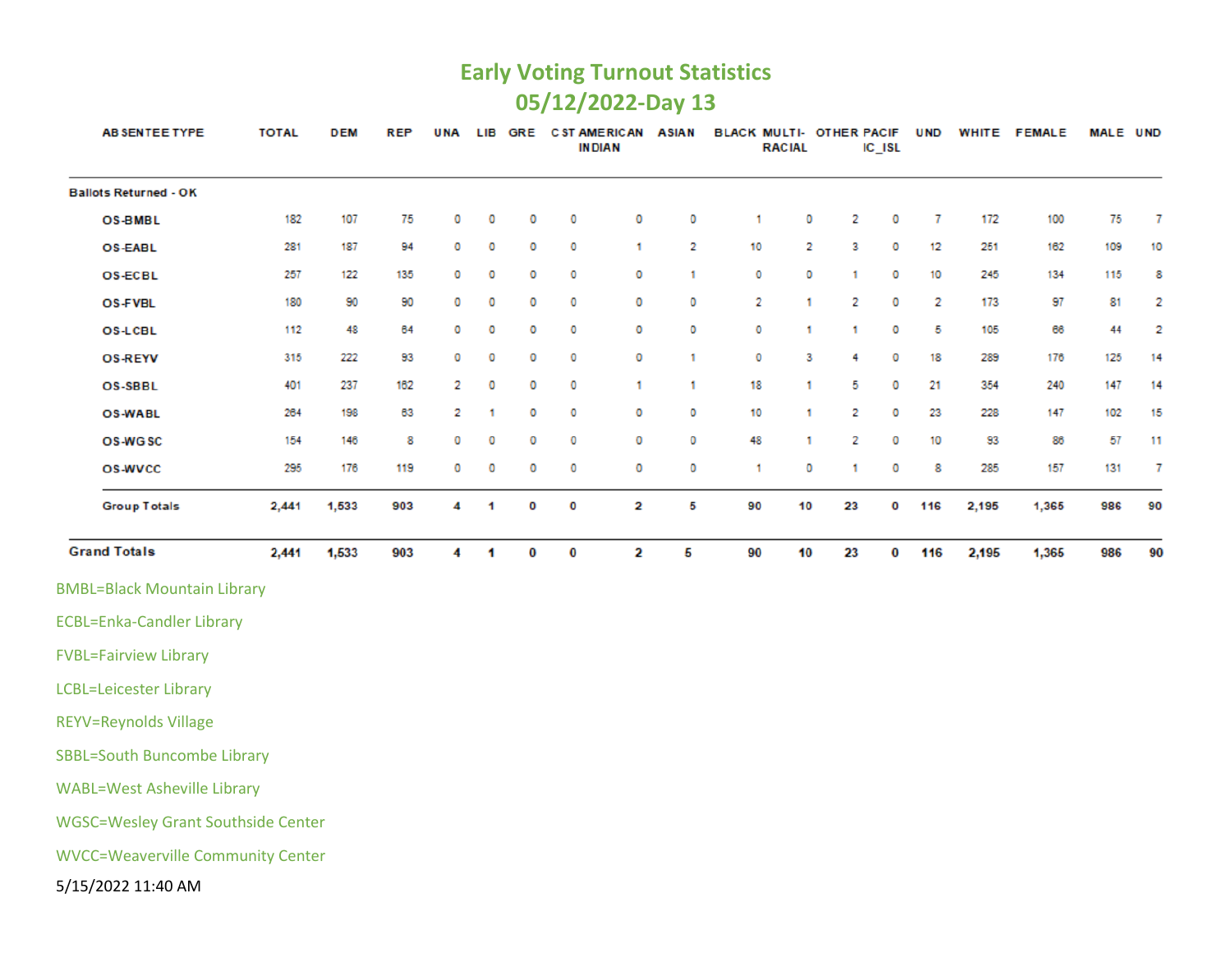#### **Early Voting Turnout Statistics 05/13/2022-Day 14**

| <b>AB SENTEE TYPE</b>                     | <b>TOTAL</b> | <b>DEM</b> | <b>REP</b> | <b>UNA</b> |   | LIB GRE |   | <b>C ST AMERICAN</b><br><b>INDIAN</b> | <b>ASIAN</b>   | BLACK MULTI- OTHER PACIF | <b>RACIAL</b> |    | $IC$ <sub>ISL</sub> | <b>UND</b> |       | WHITE FEMALE | <b>MALE UND</b> |        |
|-------------------------------------------|--------------|------------|------------|------------|---|---------|---|---------------------------------------|----------------|--------------------------|---------------|----|---------------------|------------|-------|--------------|-----------------|--------|
| <b>Ballots Returned - OK</b>              |              |            |            |            |   |         |   |                                       |                |                          |               |    |                     |            |       |              |                 |        |
| <b>OS-BMBL</b>                            | 364          | 237        | 127        | 0          | 0 | 0       | 0 | 0                                     | 0              | 9                        | 2             | 3  | 0                   | 12         | 338   | 209          | 146             | -9     |
| <b>OS-EABL</b>                            | 492          | 365        | 127        | 0          | 0 | 0       | 0 | 1                                     | -1             | 12                       | 4             | 7  | 0                   | 30         | 437   | 283          | 186             | 23     |
| <b>OS-ECBL</b>                            | 433          | 229        | 204        | 0          | 0 | 0       | 0 | 0                                     | 1              | 4                        | 0             | 3  | 0                   | 23         | 402   | 251          | 165             | 17     |
| <b>OS-FVBL</b>                            | 276          | 151        | 125        | 0          | 0 | 0       | 0 | 0                                     | $\mathbf{1}$   | 2                        | 0             | 7  | 0                   | 10         | 256   | 157          | 111             | 8      |
| OS-LCBL                                   | 201          | 84         | 117        | 0          | 0 | 0       | 0 | 0                                     | 0              | 0                        | 0             | 2  | 0                   | 8          | 191   | 116          | 78              | $\tau$ |
| <b>OS-REYV</b>                            | 457          | 335        | 121        | 0          | 1 | 0       | 0 | 0                                     | $\overline{2}$ | 7                        | 1             | 5  | 0                   | 25         | 417   | 235          | 202             | 20     |
| OS-SBBL                                   | 518          | 284        | 232        | 1.         | 1 | 0       | 0 | 2                                     | 3              | 22                       | 0             | 12 | 0                   | 27         | 452   | 292          | 198             | 28     |
| <b>OS-WABL</b>                            | 482          | 393        | 88         | 1          | 0 | 0       | 0 | 0                                     | 1              | 14                       | 2             | 10 | 0                   | 31         | 424   | 276          | 176             | 30     |
| OS-WGSC                                   | 256          | 231        | 25         | 0          | 0 | 0       | 0 | 1                                     | 3              | 66                       | 0             | 3  | 0                   | 11         | 172   | 143          | 104             | 9      |
| <b>OS-WVCC</b>                            | 436          | 277        | 159        | 0          | 0 | 0       | 0 | 0                                     | -1             | 0                        | 0             | 9  | 0                   | 20         | 406   | 234          | 186             | 16     |
| <b>Group Totals</b>                       | 3,915        | 2,586      | 1,325      | 2          | 2 | o       | 0 | 4                                     | 13             | 136                      | 9             | 61 | 0                   | 197        | 3,495 | 2,196        | 1,552           | 167    |
| <b>Grand Totals</b>                       | 3,915        | 2,586      | 1,325      | 2          | 2 | 0       | 0 | 4                                     | 13             | 136                      | 9             | 61 | 0                   | 197        | 3,495 | 2,196        | 1,552           | 167    |
| <b>BMBL=Black Mountain Library</b>        |              |            |            |            |   |         |   |                                       |                |                          |               |    |                     |            |       |              |                 |        |
| <b>ECBL=Enka-Candler Library</b>          |              |            |            |            |   |         |   |                                       |                |                          |               |    |                     |            |       |              |                 |        |
| <b>FVBL=Fairview Library</b>              |              |            |            |            |   |         |   |                                       |                |                          |               |    |                     |            |       |              |                 |        |
| <b>LCBL=Leicester Library</b>             |              |            |            |            |   |         |   |                                       |                |                          |               |    |                     |            |       |              |                 |        |
| <b>REYV=Reynolds Village</b>              |              |            |            |            |   |         |   |                                       |                |                          |               |    |                     |            |       |              |                 |        |
| <b>SBBL=South Buncombe Library</b>        |              |            |            |            |   |         |   |                                       |                |                          |               |    |                     |            |       |              |                 |        |
| <b>WABL=West Asheville Library</b>        |              |            |            |            |   |         |   |                                       |                |                          |               |    |                     |            |       |              |                 |        |
| <b>WGSC=Wesley Grant Southside Center</b> |              |            |            |            |   |         |   |                                       |                |                          |               |    |                     |            |       |              |                 |        |
| <b>WVCC=Weaverville Community Center</b>  |              |            |            |            |   |         |   |                                       |                |                          |               |    |                     |            |       |              |                 |        |
| 5/15/2022 11:40 AM                        |              |            |            |            |   |         |   |                                       |                |                          |               |    |                     |            |       |              |                 |        |